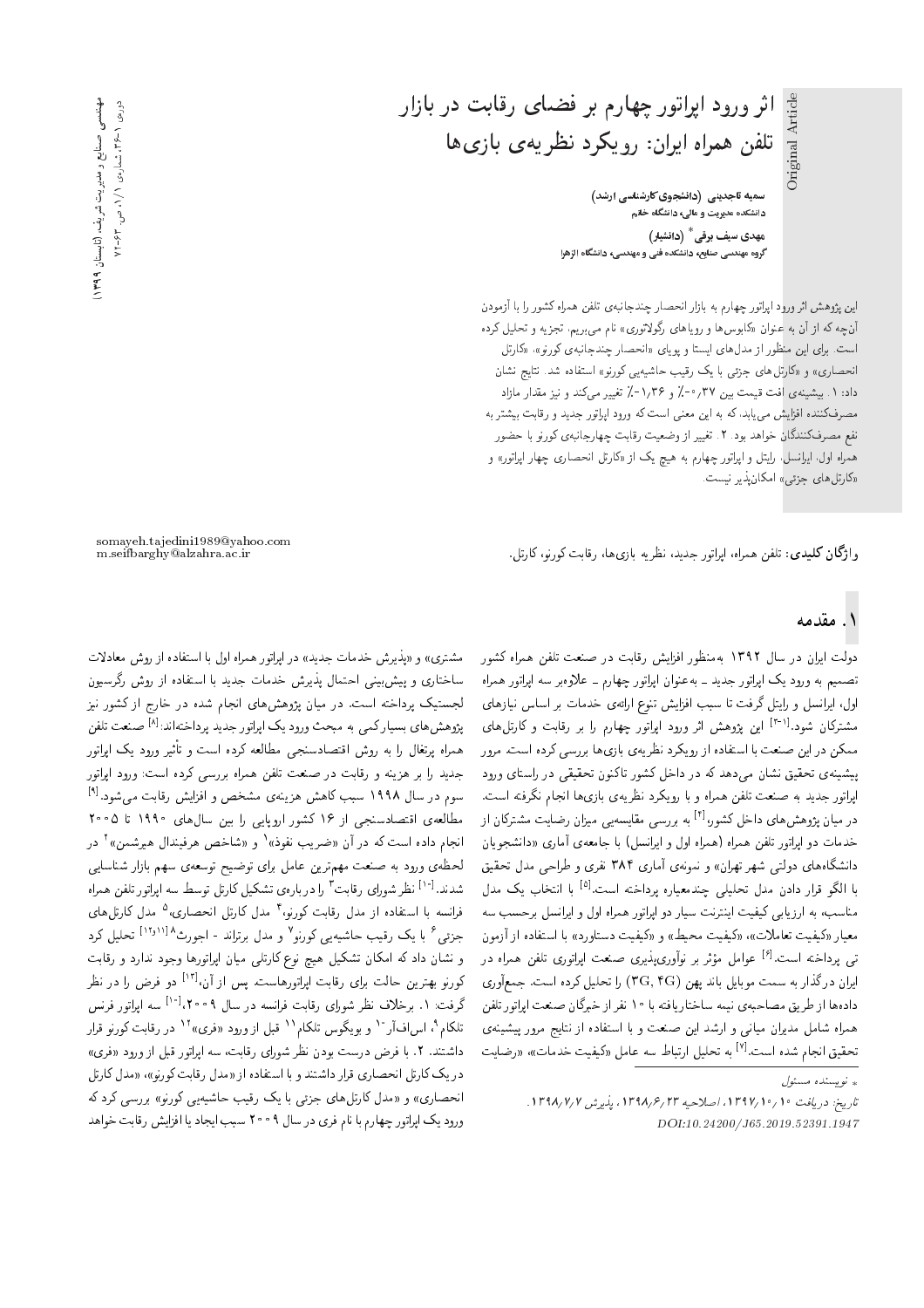شد. در این پژوهش با پیروی از تحقیقات انجام شده<sup>[۲]</sup> به بررسی اثر ورود اپراتور<br>این مقدار این ایران چهارم فرضی به صنعت تلفن همراه کشور با حضور سه اپراتور همراه اول، ایرانسل و رايتل با آزمودن دو پرسش: ١. آيا ورود اپراتور چهارم سبب ايجاد رقابت يا افزايش آن خواهد شد؟ (رویای رگولاتوری)<sup>۱۳</sup> ۲. آیا ورود اپراتور چهارم سبب ایجاد کارتل |QwDqwoQ R= OwYkt "s}R=OQB|t <sup>14</sup>'|QwDqwoQ Tw@=m #OW Oy=wN u; V}=Ri= =} همان سازمان تنظيم مقررات و ارتباطات راديويي در ايران است كه صدور مجوز ورود یک اپراتور جدید و نظارت بر قوانین ضد رقابتی بر عهدهی این سازمان است. تفاوت این پژوهش با تحقیقات قبلی<sup>[۱۲]</sup> در این است که در این تحقیق از آنجاییکه هیچ مدرک مستندی مبنی بر ایجاد کارتل در صنعت تلفن همراه ایران کشف نشده است، فقط فرض شده است كه سه اپراتور قبل از ورود اپراتور چهارم در رقابت كورنو قرار داشتهاند. ادامهی ساختار تحقیق بدین شرح است: در بخش دوم، نظریهی مدل های به کار رفته در تحقیق شرح داده میشود. در بخش سوم، چگونگی تعیین هزینههای اپراتورها با استفاده از سهم بازار هر یک در رقابت سهجانبهی کورنو<sup>10</sup> شرح داده<br>مسابقات می شود. در بخش چهارم اثرات اقتصادی ورود ایراتور چهارم در رقابت چهارجانبهی کورنو<sup>۱۲</sup> تحلیل میشود. در بخش پنجم حرکات رقابتی یی که ممکن است در یک<br>اینمول صنعت انحصار جهارجانيه با حضور ايراتور جديد به وجود آيد، بررسي مي شود. بخش ششم شامل بحث و نتیجهگیری است و در بخش هفتم پیشنهادهایی به دو صورت کاربردی و تحقیقاتی ارائه خواهد شد.

## ۲. مدلهای تحقیق

در یک بازار انحصار چندجانبه، ۱٬ سه نوع مدل در نظر یه یازیها استفاده میشوند:<br>۱۸ سالمان استفاده کود ۱۸ سالمان استفاده استفاده میشوند: ۱. مدل انحصار دوجانبهى كورنو^^ ۲. مدل انحصار دوجانبهى برتراند - اجورث^`<br>۳- مدل انصحاب استعمال کانگر^۱۹ میلم می است. ٣. مدل انحصار دوجانبهى استكلبرگ°٢ (بازى رهبر؛ ييرو). در اين تحقيق ما ابتدا از مدل انحصار دو جانبهی کورنو<sup>(۱۳٬۱۳۸۰)</sup> استفاده میکنیم. در مدل انحصار دو<br>باید به کوید و به سوار و تولید جانبهی کورنو، متغیر رقابت مقدار تولید  $q_i$  است و هر دو بازیکن پیرو هستند. به دو دلیل در این تحقیق از این مدل استفاده میکنیم: ۱. مدل رقابت کورنو رایج ترین مدل در رقابت بازار انحصار چندجانبه است. ٢. این مدل، یک مدل متقارن است، به این معنی که هر بازیکن نقشی مشابه با دیگر بازیکنان را در بازی ایفا میکند.<sup>[۱۲]</sup><br>-در قسمت اول این تحقیق فرض میکنیم که چهار ایراتور همراه اول، ایرانسل، رایتل و اپولتور جدید ایفاگر نقش های متقارن در بازی!ند. این مدل فرنارد (۲۰۰۹)<sup>[۱۰]</sup> برای<br>ایالت عازمین سه اپولتور تلفن همراه و توسط<sup>171</sup> برای چهار اپولتور تلفن همراه ارائه شده است. در<br>است تعداد میدان میدان و پایت این میدان می د ۱۲ – ۱۲۱ این تحقیق از مدل انحصار چندجانبهی کورنو^^ در<sup>[۱۲]</sup> پیروی میکنیم. دیگر مدل<br>ایلمان سایت میدان میکند: بازار انحصار چندجانبه، مدل انحصار چندجانبهى برتراند - اجورث است. در اين مدل، متغیر رقابت قیمت است، در حالی که مقدارهای تولید  $(q_i)$  معلوماند. در مدل برتراند - اجورث، زمانی¢ه دو بنگاه وجود داشته باشد، اگر بنگاه ۱ قیمتی کمتر از قیمت بنگاه ۲ را اعلام کند، آنگاه بنگاه ۲ به پیروی از بنگاه ۱ قیمت خود را کاهش میدهد و این جنگ قیمت تا جایی ادامه می بابد که همانند آنچه در بازار رقابت کامل وجود دارد، قیمت هر بنگاه به اندازهی هزینهی نهایی تولید کاهش یابد. اما از آنجایه که هر دو بنگاه علم به این موضوع دارند، هیچیک آغازکنندهی جنگ قیمت نخواهند بود و قيمت ها، همان قيمت هاي رقابت كورنو باقي خواهند ماند. از آن جايي كه هیچ نوع جنگ قیمتی در بازار تلفن همراه ایران کشف نشده است، از استفاده از این مدل در این تحقیق صرفنظر کردهایم.<sup>[۱٬۲</sup>۰۰ دیگر مدل بازار انحصار چندجانبه، مدل<br>این مصاحب است ۲۲ می از ۱۱۵۱ انحصار دوجانبه ی<sup>۲۲</sup> استکلبرگ<sup>[۱۵]</sup> است. این مدل متقارن نیست،<sup>[۱۸۰۱</sup>/۱<sup>۸۰]</sup> و در

قسمتهای بعدی تحقیق که نقشهای نامتقارن بازیکنان در نظرگرفته خواهد شد، مورد استفاده قرار مى گيرد. مدل انحصار چند قطبى استكلبرگ ٢٢ (استكلبرگ، ١٩٣٢) گلو(۱۹۹۷)، اسپالبر(۱۹۸۹)، مارتین(۱۹۹۰) و شفر(۱۹۹۵)<sup>(۱۹</sup>۰<sup>۹۰ روب</sub>.<br>میسمبرد ۱۹۸۸، ۱۱۱۷) باید میده تولید و است کرد.</sup> شد و شفر(۱۹۹۵)<sup>[۱۶]</sup> «انحصار چندقطبی با یک رقیب حاشیه یی کورنو»<sup>۲۴</sup> یا<br>شد و شفر(۱۹۹۵) همان مدل کارتل های جزئی نامیده شد.<sup>[۱۲]</sup> کارتل،گروهی از بنگاهها هستند که با هم<br>اما دنیست کروه این میکند با ایران انجمنیا ائتلاف مى كنند و همانند يك انحصارگر عمل مى كنند؛ بەگونەيى كە با انجام توافقاتى میان رقبا قیمت و مقدار تولید را تحت کنترل خود در می آورند و عامل از بین رفتن رقابت از بازار می شوند. از این رو، مسئله بیشینه کردن سود بنگاهها و انتخاب سطح تولیدشان بهنحوی است که سود کل صنعت بیشینه شود.[۲۶٬۲۲] فرنارد(۲۰۰۹)<br>منابع کاریا برای است که سوار است که باشد که کاروان کرده است. مدل کارتل های جزئی را برای دو اپراتور تلفن همراه در کارتل و یک اپراتور به عنوان رقیب حاشیه یی کورنو بهکار برد و<sup>[۱۲]</sup> آن را برای سه اپراتور تلفن همراه درکارتل و یک<br>ایلت عاز سفا اپراتور تلفن همراه به عنوان رقیب حاشیه یی کورنو توسعه داد. در این تحقیق از مدل کارتل های جزئی ارائه شده در فرنارد(۲۰۱۱)<sup>[۱۲]</sup> استفاده میکنیم. همچنین مدل<br>گرفت استفاده استفاده کارتان استفاده با ۱۵ میلادگی دیگری با عنوان «مدل کارتل انحصاری» فرنارد(۹°°۲)<sup>[۱۰]</sup> برای سه اپراتور تلفن<br>ما با این نویست میلی نویستار (دو ۱۲۱ ا همراه ارائه شد و سپس مدل فرنارد(۲۰۱۱)ا<sup>۱۳)</sup> برای چهار اپراتور تلفن همراه توسعه<br>م داده شد. در این مدل وضعیت تبانی<sup>10</sup> میان چهار بازیکن مدل سازی شده است و در<br>این مقتصد استفاده کاروا بازی و میاند؟ این تحقیق از مدل کارتل انحصاری توسعه داده شده فرنارد(۲۰۱۲و ۲۰۰۹)[۲۰<sup>۰۱].</sup><br>استفاد مناطقی است استفاده خواهيم كرد. نظريههاي مدل انحصار چندجانبهي كورنو (مدل رقابت كورنو)، مدل کارتل انحصاری و مدل کارتل های جزئی با سه بازیکن در کارتل به عنوان رهبر و یک بازیکن به عنوان پیرو یا رقیب حاشیه یی کورنو به شرح زیرند:

#### ۰۱.۲ مدل انحصار چندجانبه ی کورنو (مدل رقابت کورنو)

رقابت کورنو را میان n اپراتور (در اینجا ۴ یا ۳ $n = n$  در نظر میگیریم. فرض میکنیم كه همهى بنگاهها كالاى مشابه همگن، يعنى خدمات تلفن همراه را توليد مىكنند. را مقدار توليد اپراتور $i$  در رقابت كورنو با  $i=1$  براى اپراتور اول (اپراتور بزرگ تر)،  $\bar{q}_i(n)$  $X=Y$  برای اپراتور دوم، ۳ $i=1$  برای اپراتور سوم و $i=1$  برای اپراتور چهارم اختصاص 'CU= q(n) = <sup>P</sup><sup>n</sup> i=1 q(n) =@ wvQwm C@=kQ QO pm O}rwD Q=Okt R}v q(n) "s}yO|t قیمت در رقابت کورنو با  $\bar{p}(n)=a-b\bar{q}$  و  $a$  و  $b$  پارامترهای ثابت مثبت  $\bar{p}(n)$  $c_i\bar{q}_i(n) + F_i$  هستند.  $\lambda_i(n)$  سهم بازار اپراتور  $i$  و تابع هزینه $z$  هر بنگاه برابر با است که  $c_i$  هزینههای نهایی ثابت اپراتور i را نشان میدهد و  $F_i$  هزینهی ثابت است. سود هر بازیکن بهصورت زیر است:

$$
\bar{\pi}_i(n) = \bar{p}(n)\bar{q}_i(n) - c_i\bar{q}_i(n) - F \tag{1}
$$

که با ساده کردن آن نتیجه میگیریم:

$$
\bar{\pi}_i(n) = (a - c_i)\bar{q}_i(n) - b\bar{q}_i(n) - b\bar{q}_i(n)\sum_{j=\gamma}^n \bar{q}_j(n) - F_i
$$
\n(7)

هر بنگاه i سود خود را با توجه به مقدار تولید خود بهصورت  $\frac{\partial \bar{\pi}_i(n)}{\partial \bar{q}_i(n)} = \frac{1}{\partial \bar{q}_i(n)}$  بیشینه میسازد. در اینجا از یک برنامهی بهینهسازی کاملاً ساده شده استفاده میکنیم. از این رو، مقدار تولید هر بازیکن برابر  $\bar{q}_i(n)$  بهصورت زیر به دست می $\vec{J}$ ید:

$$
\bar{q}_i(n) = \frac{a - c_i}{\gamma b} - \frac{\sum_{j=1}^n j \neq i} \bar{q}_j(n)}{\gamma}
$$
 (7)

 $i$  این عبارت به هزینههای ثابت  $(F_i)$  بستگی ندارد. با جمع بستن آن روی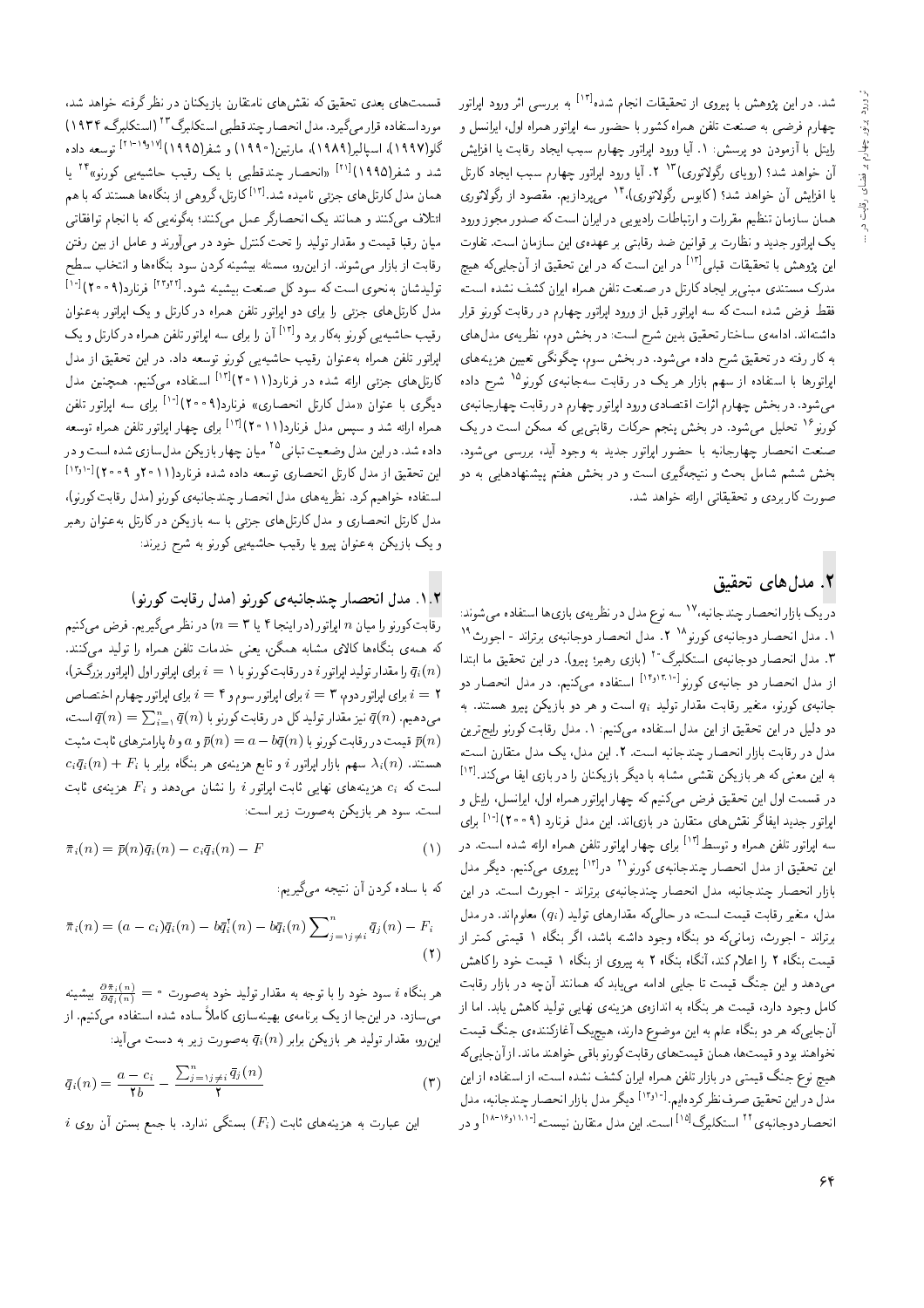نتيجه م<sub>یگ</sub>يريم:

$$
\bar{q}(n) = \left(\frac{na - \sum_{i=1}^{n} c_i}{\gamma b}\right) - \left(\frac{n - 1}{\gamma}\right)\bar{q}(n) \tag{f}
$$

و پس از مرتب کردن مجدد اندازهی بازار،  $\bar{q}(n)$  (مقدار تولید کل بنگاهها) به صورت زير نتيجه مي شود:

$$
\bar{q}(n) = \frac{n}{n+1} \frac{a - c_M(n)}{b} \tag{0}
$$

که در آن میانگین هزینه بهصورت زیر است:

$$
c_M(n) = \left(\frac{1}{n}\right) \sum_{i=1}^n c_i \tag{9}
$$

برای جلوگیری از مقدار تولید منفی لازم است، فرض کنیم:

$$
a \ge c_M(n) \tag{V}
$$

با جايگذاري، معلوم مي شود كه اين محدوديت برابر است با:

$$
c_i \leq a \tag{(\lambda)}
$$

با جايگزينى رابطهى ۵ در تابع معكوس تقاضاً، قيمت بهصورت زير بهدست مى آيد:

$$
\bar{p}(n) = \frac{a + nc_M(n)}{n + 1} \tag{4}
$$

رابطهى ٩ بيانگر قيمت تعادلى است.

۳ با جایگذاری عبارت  $\bar{q}_i(n) = \bar{Q}(n) - \bar{q}_i(n) - \frac{1}{2}$  در رابطه ی خواهيم داشت:

$$
\bar{q}_i(n) = \frac{a - (n+1)c_i + nc_M(n)}{(n+1)b} \quad (\forall i)
$$
 (1°)

برای اجتناب از مقادیر تولید منفی فرض میکنیم:

$$
a \ge (n+1)c_i - nc_M(n) \tag{11}
$$

که معادل با  $a\leq c_i\leq c$  است. سهم بازار هر بنگاه  $i$  برابر است با:

$$
\lambda_i(k) = \frac{\bar{q}_i(n)}{\bar{Q}(n)} = \frac{a - (n+1)c_i + nc_M(n)}{n(a - c_M(n))} \quad (\forall i)
$$
 (11)

اکنون میتوان مقدار سود هر بنگاه را استنتاج کرد، که برابر است با:

$$
\bar{\pi}_i(n) = \frac{\left(a - (n+1)c_i + nc_M(n)\right)^{\dagger}}{(n+1)^{\dagger}b} - F_i \quad (\forall i)
$$
 (17)

همچنین سود کل به صورت زیر به دست می]ید:

$$
\bar{\pi}(n) = \frac{n(a - (n+1)c_i + nc_M(n))^\dagger}{(n+1)^\dagger b} - \sum_{i=1}^n F_i \tag{15}
$$

## ۲.۲ مدل کارتل انحصاری

کارتل انحصاری n اپراتور (در اینجا ۴ یا ۳ $n = (n-1)$  در پی بیشینهسازی مجموع سود اعضاى كارتل است كه در آن قيمت برابر با قيمت انحصارى است و سود كارتل برابر با  $p(q(n)) = a-bq(n)$  سود انحصار است. تابع معکوس تقاضا خطي و به صورت است. همچنین همانگونه که در مرجع<sup>۲۲۱</sup>] آمده است، تقاضا می تواند کاملاً اختیاری میان<br>ایلم سالمند سالمی است. ایراتورها اختصاص داده شود، اما با یک شرط اضافه که در فرضیهی زیربیان شده است:  $\lambda_i(n)$  فرضیه. هر اپراتور  $n$  یک سهم بازاری معادل  $\lambda_i(n)$  از تولید انحصاری را تولید میکند؛ یعنی  $\lambda_i(n) = \lambda_i(n) = q_i(n) = 0$ . این سهم بازار توسط وضعیتی که قبل از تشکیل انحصار وجود داشته است (در اینجا رقابت کورنو میان  $n$  بنگاه یا کارتل انحصاری میان ۱ $n-\eta$  بنگاه و غیره) تعیین میشود.

سود هر یک از بازیکنان بهصورت زیر است:

$$
\pi_i(q(n)) = p(n)q_i(n) - c_iq_i(n) - F_i \tag{12}
$$

سود کارتل نیز برابر است با:

$$
\pi(q(n)) = p(n)q(n) - q(n)c(n) - \sum_{i=1}^{n} F_i
$$
\n
$$
(1)
$$

که در آن  $\lambda_i(n) = \sum_{i=1}^n \lambda_i(n) c_i$  است و هزینهی میانگین وزنبی نامیده میشود $c(n) = \sum_{i=1}^n \lambda_i(n) c_i$ که به این معنی است که در کارتل هزینههای هر ایراتور توسط $\lambda_i(n)$  میانگین $\mathfrak{Z}_n$ ری  $q(n)$  شدهاند و نقش دیگری را ایفا نمیکند. کارتل انحصاری سود خود را نسبت به با استفاده از  $\frac{d\pi(q(n))}{dq(n)}=\frac{d\pi(q(n))}{dq(n)}$ بیشینه می $d\alpha$ ود

$$
q(n) = \frac{a - c(n)}{\gamma b}
$$
 (19)

|=[a= R= l} Qy O}rwD Q=Okt "CU= pDQ=m pm O}rwD Q=Okt Qou=}@ 17 |x]@=Q کارتل نیز بهصورت  $\lambda_i(n) = \lambda_i(n) \frac{a-c(n)}{n}$  به دست میآید. با استفاده از  $\lambda_i$ رابطهى ١٧ مى توان نتيجه گرفت:

$$
p(n) = \frac{a + c(n)}{\gamma}
$$
 (1A)

همچنین سود انحصاری (سود کل کارتل) برابر است با:

$$
\pi(n) = \frac{(a - c(n))^\dagger}{\mathfrak{f}b} - \sum_{i=1}^n F_i
$$
\n(14)

 $\pi_i(n) = \pi_i(n)$  هر عضو کارتل نیز سهمی معادل  $\lambda_i(n)$  از این سود را بهصورت دریافت میکند.  $\lambda_i(n) \frac{(a-c(n))^{\tau}}{\tau_b} - F_i$ 

## ۳.۲. مدل کارتلهای جزئی با سه بازیکن در کارتل بهعنوان رهبر و یک بازیکن به عنوان پیرو یا رقیب حاشیهی<sub>ی</sub> کورنو

در این مدل چهار ایراتور را در نظر میگیریم که سه تا از آنها درون کارتل و یک ایراتور  $\kappa$ دیگر بیرون کارتل قرار میگیرد. به بیان بهتر، یک زیرمجموعهی  $K$  عضوی از سه ابراتور، به صورت زیر یک کارتل جزئی را تشکیل می دهند:

$$
card(K) = \mathbf{r} \tag{1}
$$

اما برای عمومیت بیشتر، مشخص نمیکنیم که کدام یک از اپراتورها درون کارتل و كدام يك بيرون كارتل قرار مى گيرند. تابع معكوس تقاضا مشابه سه مدل اشاره شده در بالا به صورت زیر خواهد بود:

$$
p(\mathbf{r}, \mathbf{f}) = a - b(Q(\mathbf{r}, \mathbf{f}) + q(\mathbf{r}, \mathbf{f}))
$$
\n<sup>(\mathbf{f})</sup>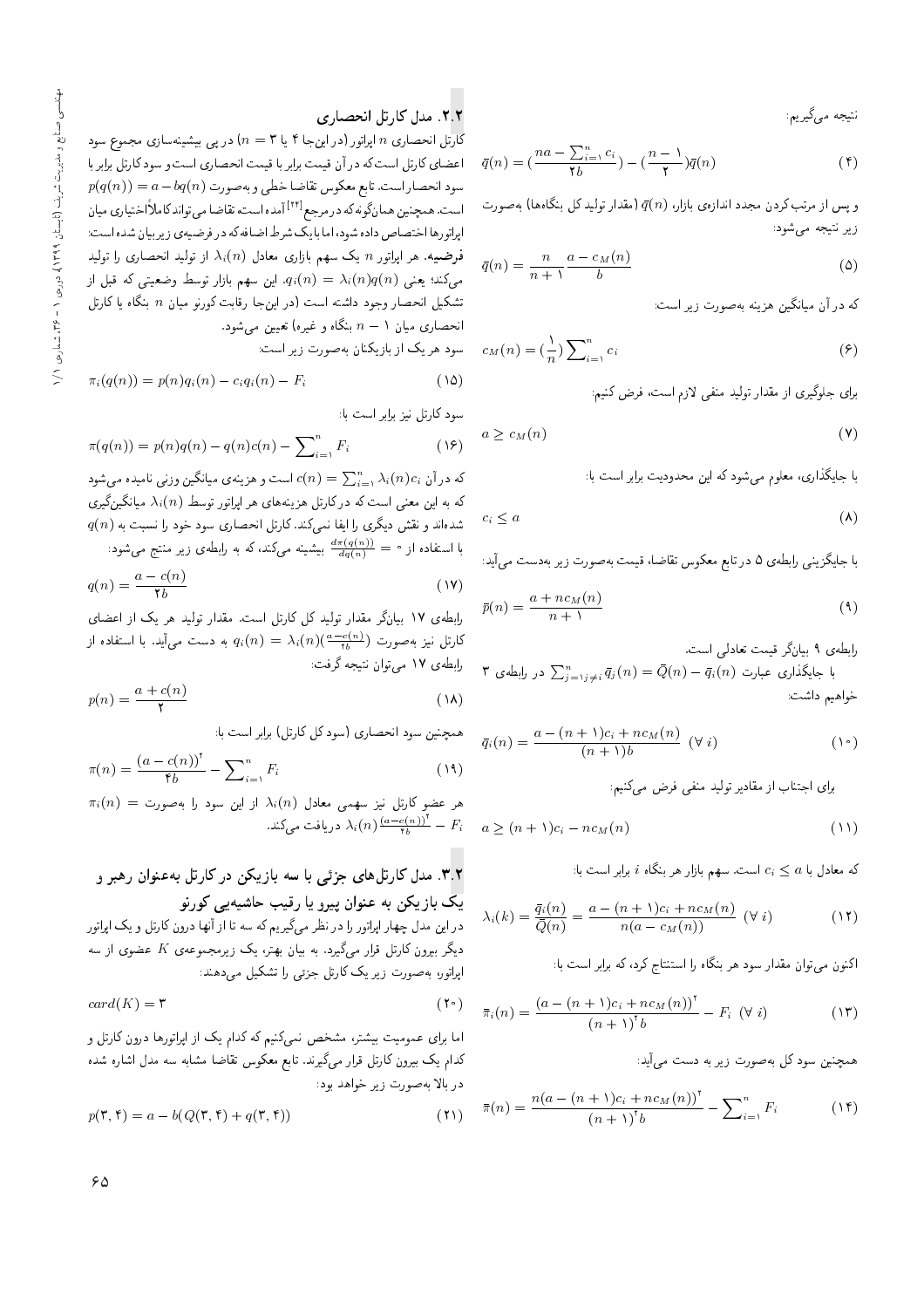که در آن  $p(\textbf{r},\textbf{f})$  برابر قیمت برای زمانی است که یک کارتل جزئی با سه بازیکن در کارتل به عنوان رهبر و یک بازیکن به عنوان پیرو یا رقیب حاشیه یی کورنو تشکیل میشود.  $Q(\mathbf{r},\mathbf{f})$  و  $q(\mathbf{r},\mathbf{f})$  به ترتیب مقدار تولید کارتل و مقدار تولید پیرو هستند و  $a$  و  $b$  يارامترهاى ثابت مثبتاند.

اگر c هزینهی نهایی ثابت تولید عضو بیرونی کارتل باشد، سود این عضو برابر خواهد بود يا:

$$
P(\mathbf{r}, \mathbf{f}) = p(\mathbf{r}, \mathbf{f})q(\mathbf{r}, \mathbf{f}) - cq(\mathbf{r}, \mathbf{f}) - f(\mathbf{r}, \mathbf{f})
$$
\n(11)

که در آن  $f(\mathsf{r},\mathsf{f})$  هزینهی ثابت عضو پیرو است. عضو پیرو  $i$  سود خود را با پیروی از مقدار تولید کارتل بیشینه می سازد؛ بهعبارت دیگر خواهیم داشت:

$$
\frac{\partial P(\mathbf{r}, \mathbf{f})}{\partial q(\mathbf{r}, \mathbf{f})} = \mathbf{e} \Leftrightarrow q(\mathbf{r}, \mathbf{f}) = \frac{p(\mathbf{r}, \mathbf{f}) - c}{b} \tag{17}
$$

این عبارت برابر مقدار تولید عضو بیرونی کارتل است. بنابراین، با توجه به منحنبی تقاضای باقیمانده<sup>۱۶</sup> رهبر بهصورت یک انحصارگر عمل میکند و تابع تقاضای<br>حم معکوس آن به صورت زیر خواهد بود:

 $p(\mathbf{r},\mathbf{f}) = \frac{a - bQ(\mathbf{r},\mathbf{f}) + c}{\mathbf{r}}$ 2  $(11)$ 

بنابراین، سود کارتل برابر است با:

$$
\pi(\mathbf{r}, \mathbf{f}) = p(\mathbf{r}, \mathbf{f})Q(\mathbf{r}, \mathbf{f}) - \sum_{i \in K} C_i Q_i(\mathbf{r}, \mathbf{f}) - \sum_{i \in K} F_i
$$
\n(10)

که  $C_i$  و  $F_i$  به ترتیب برابر هزینهی نهایی ثابت  $C_i$  و تابت هر یک از اعضای درونی کارتل است و سود کارتل می تواند به صورت زیر نوشته شود:

$$
\pi(\mathbf{r}, \mathbf{f}) = p(\mathbf{r}, \mathbf{f})Q(\mathbf{r}, \mathbf{f}) - Q(\mathbf{r}, \mathbf{f})C(\mathbf{r}) - \sum_{i \in K} F_i \tag{18}
$$

ده به ما ين C(۳) =  $\sum_{i \in K} \lambda_i(\mathbf{r}) C_i$ برابر هزينهى ميانگين وزنى كارتل است كه به اين  $C(\mathbf{r}) = \sum_{i \in K} \lambda_i(\mathbf{r}) C_i$ معنی است که هزینهی نهایی ثابت تولید اعضای کارتل توسط  $\lambda_{i}(\textbf{r})$  میانگینگیری شدهاند و نقش دیگری را ایفا نمه کند.

این سود میتواند نسبت به  $Q(k,n)$  بهصورت $\frac{\partial \pi(\mathfrak{r},\mathfrak{r})}{\partial Q(\mathfrak{r},\mathfrak{r})}=\frac{1}{2}\sum_{k=0}^{\infty}P_k(k,k)$ یس از مرتب سازی نتیجه می شود:

$$
Q(\mathbf{r}, \mathbf{f}) = \frac{a - \mathbf{f}C(\mathbf{r}) + c}{\mathbf{f}b} \tag{1.1}
$$

و با جایگزینی آن در رابطهی ۲۴ خواهیم داشت:

$$
p(\mathbf{r}, \mathbf{f}) = \frac{a + \mathbf{f}C(\mathbf{r}) + c}{\mathbf{f}} \tag{1.1}
$$

با جایگزینی رابطهی ۲۸ در ۲۴ نتیجه مهگیریم:

$$
q(\mathbf{r}, \mathbf{f}) = \frac{a + \mathbf{f}C(\mathbf{r}) - \mathbf{r}_c}{\mathbf{f}_b}
$$
(13)

$$
P(\mathbf{r}, \mathbf{f}) = \frac{(a + \mathbf{f}C(\mathbf{r}) - \mathbf{r}_c)^{\mathsf{T}}}{\mathsf{F}b} - f
$$
( $\mathbf{r} \cdot$ )

$$
\pi(\mathbf{r}, \mathbf{f}) = \frac{\left(a - \mathbf{f}C(\mathbf{r}) + c\right)^{\mathsf{T}}}{\mathsf{A}b} - \sum_{i \in K} F_i \tag{T}
$$

حال با توجه به مدل انحصارى بيان شده در «نظريهى كارتل انحصارى»، هر عضو  $\sum_{i\in K}\lambda_i(\textbf{r})=\textbf{1}$  درونی  $i$  درکارتل یک سهم (۳) از تولید کارتل را با فرض بهصورت زیر تولید مهرکند:

$$
Q_i(\mathbf{r}, \mathbf{f}) = \lambda_i(k) \frac{(a - \mathbf{r}C(\mathbf{r}) + c)}{\mathbf{r}b} \tag{T1}
$$

برای جلوگیری از مقدار تولید منفی فرض میکنیم:<br>.

$$
C(\mathbf{r}) < \gamma_{\mathbf{r}}(a+c) \tag{r} \tag{r}
$$

به همین ترتیب سود هر عضو کارتل نیز برابر خواهد بود با:

$$
\pi_i(\mathbf{r}, \mathbf{f}) = \lambda_i(\mathbf{r}) \frac{(a - \mathbf{r}C(\mathbf{r}) + c)^{\mathbf{r}}}{\mathbf{r}} - F_i
$$
\n
$$
\tag{2.7}
$$

#### =yQwD=QB= |=yxv}Ry u}}aD "3

در این تحقیق بازی میان بازیکنان یک بازی ایستا<sup>۱۷</sup>ست؛ زیرا ما تغییر از وضعیت<br>مارام میان «سه اپراتوری» به «چهار اپراتوری» را مطالعه میکنیم و تحول بلندمدت بازار مورد نظر نیست. البته میدانیم که یک بازی کورنو با تکرار نامحدود^` و یک بازی کورنو با تکرار<br>بر سور ۱۳۹۰–۱۳۹۰ محدود یک مرحله یی<sup>۲۹</sup> هر دو دارای یک تعادل نش یکتا هستند.<sup>[۲۶٫۲۵٬۱۲۰۱۰]</sup> چنین<br>کرفت کرده استان رویکردی «ایستای مقایسه یی° ۳) نامیده میشود.<sup>[۱۲]</sup> در این تحقیق فرض میکنیم<br>کمیسیول ایران کافیل می دارد استفاد که همهی اپراتورها کالای همگن (خدمات تلفن همراه) را تولید میکنند. اگرچه **د**ر شرایط واقعی، خدمات کاملاً همگن نیستند؛ زیرا پیچیدگی انواع خدمات اپراتورها و انواع متفاوت قراردادهاى أنها شامل تعرفهها، تعداد ساعات اشغال شده توسط مشترکان، خدمات ارزش افزوده و غیره مانع هرگونه تحلیل عملیاتی تعامل میان  $p \, = \, a - b q \,$  پراتورها خواهد بود. $^{\, \lceil \mathcal{N} \rceil \,}$  فرض میکنیم تابع تقاضای بازار بهصورت $^{\, \lceil \mathcal{N} \rceil \,}$ باشد که در آن q مقدار کل تولید سه اپراتور همراه اول، ایرانسل و رایتل است؛ یعنی:  $i=1$  'p مقدار تولید خدمات همگن تلفن همراه با ۱ $i=1$  همراه اول،  $q_i =\sum\limits_{i=1}^{\mathfrak{r}}q_i$  $C_i(q_i) \, = \, c_i q_i \, + \, F_i$  إيرانسل و ٣ = ( بايتل است. تابع هزينهى كل نيز برابر $i = 1, 2, \ldots, S$ است، که  $c_i$  را هزینههای نهایی ثابت تولید<sup>۳۱</sup> در نظر میگیریم و فرض میکنیم هزینهی ثابت تولید  $(F_i)$  وجود ندارد؛ زیرا هزینههای ثابت هیچ نقشی در تعادل نش ايفا نسىكنند.<sup>[۱۲]</sup> فرض هزينههاى نهايى ئابت توليد توسط<sup>[۱۲۳٬۱۰۲</sup>۰۱۰۳۰۰] نيز<br>شمال گرفت بودند. در نظر گرفته شده است. بهعلاوه، از آنجایی که اپراتورهای تلفن همراه در بلندمدت باگسترش بازار خود با بازده فزاینده یا کاهنده نسبت به مقیاس مواجه خواهند شد، فرض هزینههای نهایی ثابت تولید در این تحقیق بسیار مناسب بهنظر می آید. از سوی دیگر، از آنجاییکه در این تحقیق دیگر حالتهای بازار انحصار چندجانبه نظیر کارتل انحصاری و کارتلهای جزئی میان ایراتورهای تلفن همراه مورد آزمون قرار میگیرد، فرض میکنیم که  $c_i$  در انتقال از رقابت کورنو به دیگر حالت های بازار انحصار چندجانبه ثابت و بدون تغییر میbند.<sup>[۱۲]</sup> به علاوه، همانند مرجع<sup>[۱۲]</sup> فرض<br>- کند کر ایل سال کر ک میکنیم که اپراتورهای کوچک هزینههای بیشتری را نسبت به اپراتورهای بزرگ دارند.  $F_1 < F_1 < F_2 < F_3$  بنابراین خواهیم داشت:  $c_1 < c_3 < c_4$  همچنین فرض می کنیم که سه اپراتور همراه اول، ایرانسل و رایتل قبل از ورود اپراتور چهارم در «رقابت سهجانبه كورنو» قرار داشتهاند و سهم بازارهاى آنها برابر (٣)  $\lambda_i(\mathsf{r})$  با د $i=1$  براى همراه اول، ۲ = i برای ایرانسل و ۳ = i برای رایتل است. همچنین مطابق با مرجع<sup>[۱۲]</sup><br>زید می کند کر ستار کرد که فرض میکنیم که در رقابت کورنو، سهم بازارها همگی با هم مساوی هستند آگر و تنها اگر هزینهها با هم برابر باشند. بر این اساس فرض زیر را در نظر میگیریم: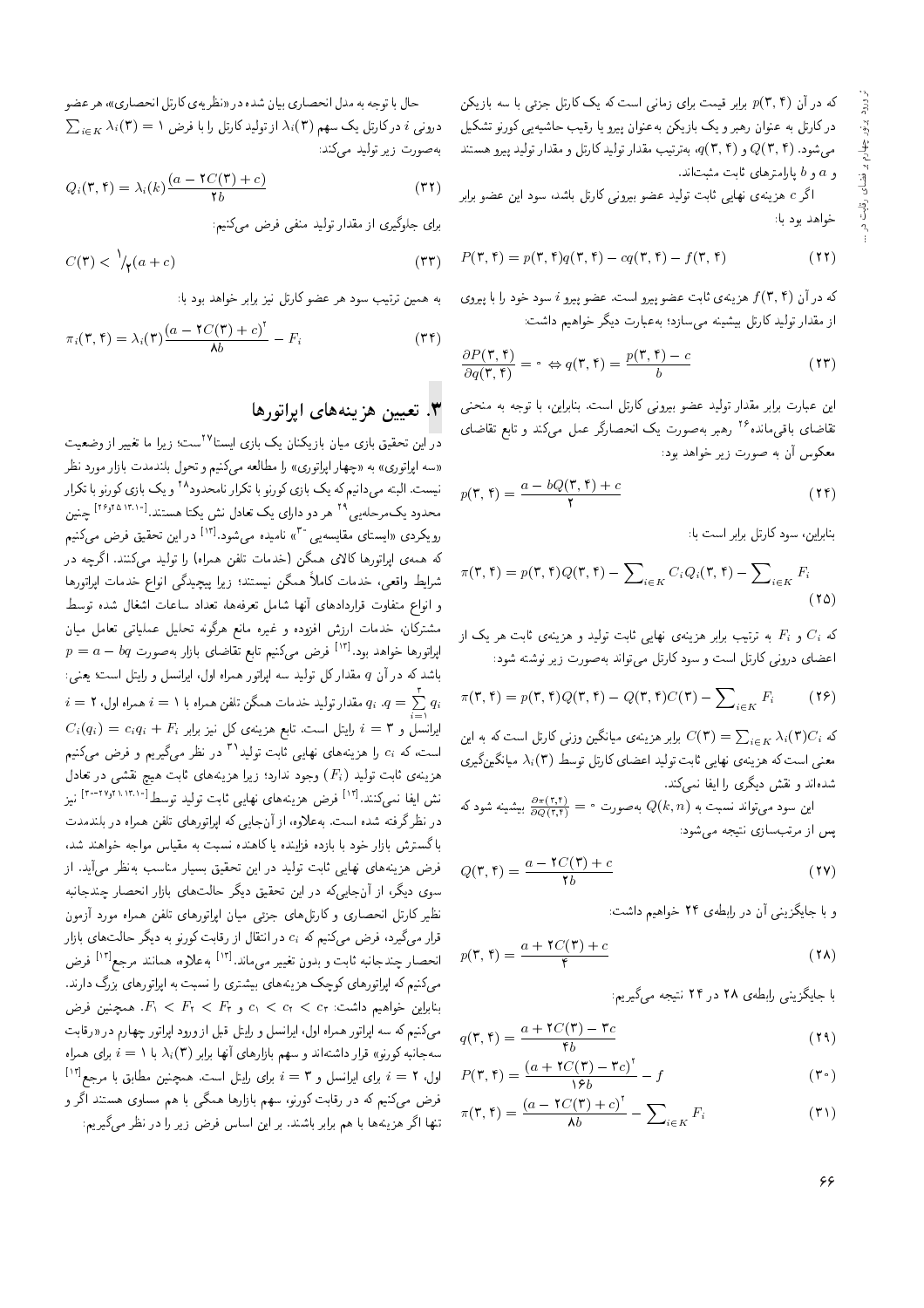فرض: سهم بازارهای غیریکسان (نامساوی) کاملا توسط ساختار هزینههای نهایی<br>است داریس کواسلال استک ثابت توليد غيريكسان (نامساوى) در رقابت كورنو تعيين مى شوند.

با این فرض می توانیم هزینههای نهایی تولید اپراتورها را از سهم بازار آنها در رقابت كورنو بهصورت زير بهدست أوريم:<sup>[۳۱]</sup><br>.

$$
\lambda_{\tau}(\tau) = \frac{\tau}{\lambda \circ \circ} \, , \, \lambda_{\tau}(\tau) = \frac{\tau \gamma}{\lambda \circ \circ} \, , \, \lambda_{\tau}(\tau) = \frac{\Delta \eta}{\lambda \circ \circ} \tag{72}
$$

از این رو، با نوشتن فرمول ۱۳ در بخش ۱.۲ (که برابر سهم بازار اپراتور i در رقابت كورنو است)، معادلات زير حاصل خواهد شد:

$$
\lambda_1(\mathbf{r}) = \frac{a - \mathbf{r}_{c_1} + \mathbf{r}_{c_M}(\mathbf{r})}{\mathbf{r}_a - \mathbf{r}_{c_M}(\mathbf{r})}
$$
( $\mathbf{r}_f$ )

$$
\lambda_{\mathsf{r}}(\mathsf{r}) = \frac{a - \mathsf{r}_{c_{\mathsf{r}}} + \mathsf{r}_{c_{\mathsf{M}}}(\mathsf{r})}{\mathsf{r}_{a} - \mathsf{r}_{c_{\mathsf{M}}}(\mathsf{r})}
$$
(**r**\mathsf{v})

$$
\lambda_{\mathsf{r}}(\mathsf{r}) = \frac{a - \mathsf{r}_{c_{\mathsf{r}}} + \mathsf{r}_{c_{M}}(\mathsf{r})}{\mathsf{r}_{a} - \mathsf{r}_{c_{M}}(\mathsf{r})} \tag{4.1}
$$

از آن جاییکه حل این معادلات با سه معادله و چهار مجهول شامل ۲۰، cr ،c۱ و a و با توجه به  $c_{M}(\textbf{r})=\frac{1}{\tau}\sum\limits_{i=1}^{r}c_{i}$  كه برابر ميانگين هزينههاست امكان پذير نيست، اين i=۱<br>سه معادله را نسبت به متغیر c۱ (هزینهی اپراتور همراه اول - اولین و قدیمیترین اپراتور<br>اگر با کمترین هزینه) حل میکنیم. پس، هزینههای دو اپراتور ایرانسل و رایتل به صورت ز یر به دست می]آید:

$$
c_{t} = \frac{1}{109} (17a + 17\gamma c_{1}), c_{t} = \frac{1}{109} (\Delta\Delta a + 1 \cdot \tau c_{1})
$$
 (79)

هزينهى اپراتور همراه اول را برابر ،c در نظر مىگيريم. ترتيب هزينهها از آنجايىكه  $c_1 < c_2$ هزینههای اپراتور کوچکتر بیشتر از هزینههای اپراتور بزرگتر است، بهصورت . است. $c_1 < c_3$ 

 $(c_{\tau}, c_{\tau})$ هزینههای اپراتور چهارم را نیز نسبت به ۵٫ و مشابه هزینههای دو اپراتور دیگر به صورت زیر فرض میکنیم:

$$
c_{\mathfrak{k}} = \alpha a + (1 - \alpha)c_{\mathfrak{k}} \tag{5}
$$

رابطهی ۴۰ یک ترکیب خطی از a و c<sub>۱</sub> است، که با a (عامل رقابتی) افزایش می یابد. همچنین فرض میکنیم د $a \geq c$  است. اکنون سه حالت را برای  $\alpha$  در نظر مى گيرىم:

- ا. • $\alpha=\alpha$ : در این حالت: ، $c_{\mathfrak{f}}=c_1$  (هزینههای اپراتور چهارم برابر با هزینههای ايراتور همراه اول و كمترين است)؛
- ۰۲  $\frac{m}{\alpha} = \frac{m}{\alpha}$ : در این حالت: c<sub>t</sub> = c<sub>۲</sub> (هزینههای اپراتور چهارم برابر با هزینههای .<br>امام اسلمان که ايراتور ايرانسل است)؛
- ۰۳ ق عديد العربي حالت: c<sub>t</sub> = c<sub>۲</sub> (هزينه هاى اپراتور چهارم برابر با هزينه هاى C<sub>1</sub> رايتل، اپراتور سوم، است).

|گرچه معمولاً هزینههای یک اپراتور جدید بهعنوان یک رقیب تازه وارد با هزینههای اپراتورکوچک تر برابری میکند، شاید بتوان گفت که حالت سوم ( ۵<u>۵ as)</u> محتمل تر<br>ا است. اما حالت های دیگر را نیز خواهیم آزمود.

wvQwm C@=kQ %sQ=yJ QwD=QB= OwQw R= p@k C}akwt "4 wvQwm |x@v=HQ=yJ C@=kQ "1"4

<mark>در</mark> این قسمت قصد داریم بررسی کنیم که اگر چهار بازیکن در رقابت چهارجانبه کورنو قرار گیرند، چه اتفاقی رخ خواهد داد و میزان تولید و سود تعادل نش هر یک چگونه خواهد شد. از اینرو، فرض میکنیم:

$$
\mu \equiv \frac{a - c_1}{b} > \text{°}
$$
\n<sup>(f)</sup>

بنابراین، با استفاده از نظریهی مدل رقابت کورنو در بخش ۱.۲ مقدار تولید

بازیکنان اول، دوم، سوم، چهارم و تولید کل بهصورت زیر به دست می]ید:

$$
\bar{q}_{\lambda}(\mathbf{f}) = \frac{\mathbf{f}\mathbf{f}\mathbf{f} + \lambda \Delta \mathbf{f}\alpha}{\mathbf{V}\mathbf{A}\Delta} \mu \tag{f1}
$$

$$
\bar{q}_{\mathfrak{r}}(\mathfrak{r}) = \frac{\mathfrak{r}\mathfrak{r} + \Delta \mathfrak{r}_{\alpha}}{\mathfrak{r} \epsilon \Delta} \mu \tag{57}
$$
\n
$$
-\mathfrak{r} \mathfrak{r} + \Delta \mathfrak{r}_{\alpha} \tag{58}
$$

$$
\bar{q}_{\tau}(\tau) = \frac{-\Gamma \tau + \Delta \tau \alpha}{\tau \epsilon \Delta} \mu \tag{f} \tag{f} \tau
$$

$$
\bar{q}_{\tau}(\tau) = \frac{\tau \tau \epsilon - \epsilon \tau \epsilon_{\alpha}}{\nu \tau_{\alpha}} \mu \tag{62}
$$
\n
$$
\Delta \Delta \tau - \Delta \tau \Delta \tau \tag{63}
$$

$$
\bar{q}(\mathbf{f}) = \frac{\Delta \Delta \mathbf{q} - \Delta \mathbf{q} \alpha}{\mathbf{y} \mathbf{q} \Delta} \mu \tag{59}
$$

همچنین با فرض ° $\varphi = \frac{(a-c_1)^\intercal}{b} > 0$  مقدار سود هر یک از اپراتورها و سود کل برابر است با:

$$
\bar{\pi}_{1}(\mathbf{f}) = \frac{(\mathbf{f}\mathbf{f}\hat{\mathbf{y}} + \mathbf{1}\Delta\mathbf{A}\alpha)^{\mathbf{y}}}{\hat{\mathbf{y}}\mathbf{f}\mathbf{f}\cdot\mathbf{f}\Delta}\varphi
$$
\n
$$
(\mathbf{f}\mathbf{y}) = (\mathbf{f}\mathbf{f} + \Delta\mathbf{f}\alpha)^{\mathbf{y}}\varphi
$$
\n
$$
(\mathbf{f}\mathbf{y}) = (\mathbf{f}\mathbf{y} + \Delta\mathbf{f}\alpha)^{\mathbf{y}}\varphi
$$
\n
$$
(\mathbf{f}\mathbf{y}) = (\mathbf{f}\mathbf{y} + \Delta\mathbf{f}\alpha)^{\mathbf{y}}\varphi
$$
\n
$$
(\mathbf{f}\mathbf{y}) = (\mathbf{f}\mathbf{y} + \Delta\mathbf{f}\alpha)^{\mathbf{y}}\varphi
$$

$$
\bar{\pi}_{\tau}(\mathbf{f}) = \frac{(\mathbf{f}\mathbf{f} + \Delta \mathbf{r}_{\alpha})^{\top}}{\mathbf{v} \cdot \mathbf{r}_{\alpha}} \varphi
$$
\n
$$
\bar{\pi}_{\tau}(\mathbf{f}) = \frac{(-1\mathbf{r} + \Delta \mathbf{r}_{\alpha})^{\top}}{\mathbf{v} \cdot \mathbf{r}_{\alpha}} \varphi
$$
\n
$$
(\mathbf{f}\mathbf{A})
$$
\n
$$
(\mathbf{f}\mathbf{A})
$$

$$
\bar{\pi}_{\tau}(\tau) = \frac{\tau + \tau \Delta \tau \Delta \sigma}{\sqrt{2 \pi} \Delta \rho} \varphi
$$
(f4)  

$$
\bar{\pi}_{\tau}(\tau) = \frac{\tau \rho (\Delta \tau - \tau \Delta \tau \Delta)^{\tau}}{\rho \tau \tau \Delta \tau} \varphi
$$
(\Delta \circ )  

$$
\tau (\tau \tau \epsilon + \Delta \Delta \sigma)^{\tau}
$$

$$
\bar{\pi}(\mathbf{f}) = \frac{\mathbf{f}(\mathbf{f}\mathbf{f}\mathbf{f} + \Delta\Delta\alpha)^{\mathsf{T}}}{(\Delta\mathbf{A})^{\mathsf{T}} * \mathbf{f}\Delta} \varphi \tag{2}
$$

سهم بازار هر یک از چهار بازیکن در رقابت چهارجانبهی کورنو نیز به صورت زیر بەدىست مى]يد:

$$
\lambda_1(\mathbf{f}) = \frac{\mathbf{f}\mathbf{f}\mathbf{f} + \mathbf{1}\Delta\mathbf{f}\alpha}{\Delta\Delta\mathbf{f} - \mathbf{1}\Delta\mathbf{f}\alpha}
$$
 (25)

$$
\lambda_{\tau}(\tau) = \frac{\tau(\tau\tau + \Delta\tau\alpha)}{\Delta\Delta\tau - \Delta\tau\alpha}
$$
 (2\tau)  

$$
\tau(-\tau + \Delta\tau\alpha)
$$

$$
\lambda_{\tau}(\tau) = \frac{\tau(-1\tau + \Delta\tau_{\alpha})}{\Delta\Delta\tau - 1\Delta\tau_{\alpha}}
$$
\n
$$
\tau\tau_{\epsilon} = \epsilon\tau_{\epsilon\alpha}
$$
\n(25)

$$
\lambda_{\tau}(\mathbf{f}) = \frac{\mathbf{f}\mathbf{f}\mathbf{f} - \mathbf{f}\mathbf{f}\mathbf{f}\alpha}{\Delta\Delta - 1\Delta\Delta\alpha} \tag{2\Delta}
$$

به همین ترتیب، قیمت تعادلی چهار بازیکن در رقابت چهارجانبهی کورنو نیز به صورت<br>. زير است:

$$
\bar{p}(\mathbf{f}) = \frac{\mathbf{f}\mathbf{f}\mathbf{f}a + \Delta\Delta\mathbf{f}c_1 + \Delta\mathbf{f}\alpha(a-c_1)}{\mathbf{y}\mathbf{f}\Delta} \tag{25}
$$

 $\alpha \leq \frac{\omega \alpha}{124}$ در رابطهءی ۴۷ برای جلوگیری از مقدار تولید منفی لازم است فرض کنیم ۱۵۹  $\alpha \leq \frac{\omega \alpha}{124}$ علاوه بر آن، در رابطه ی ۴۵ برای  $\frac{\delta\alpha}{105}<\alpha<\frac{1}{100}$  مقدار تولید اپراتور رایتل منفی می شود و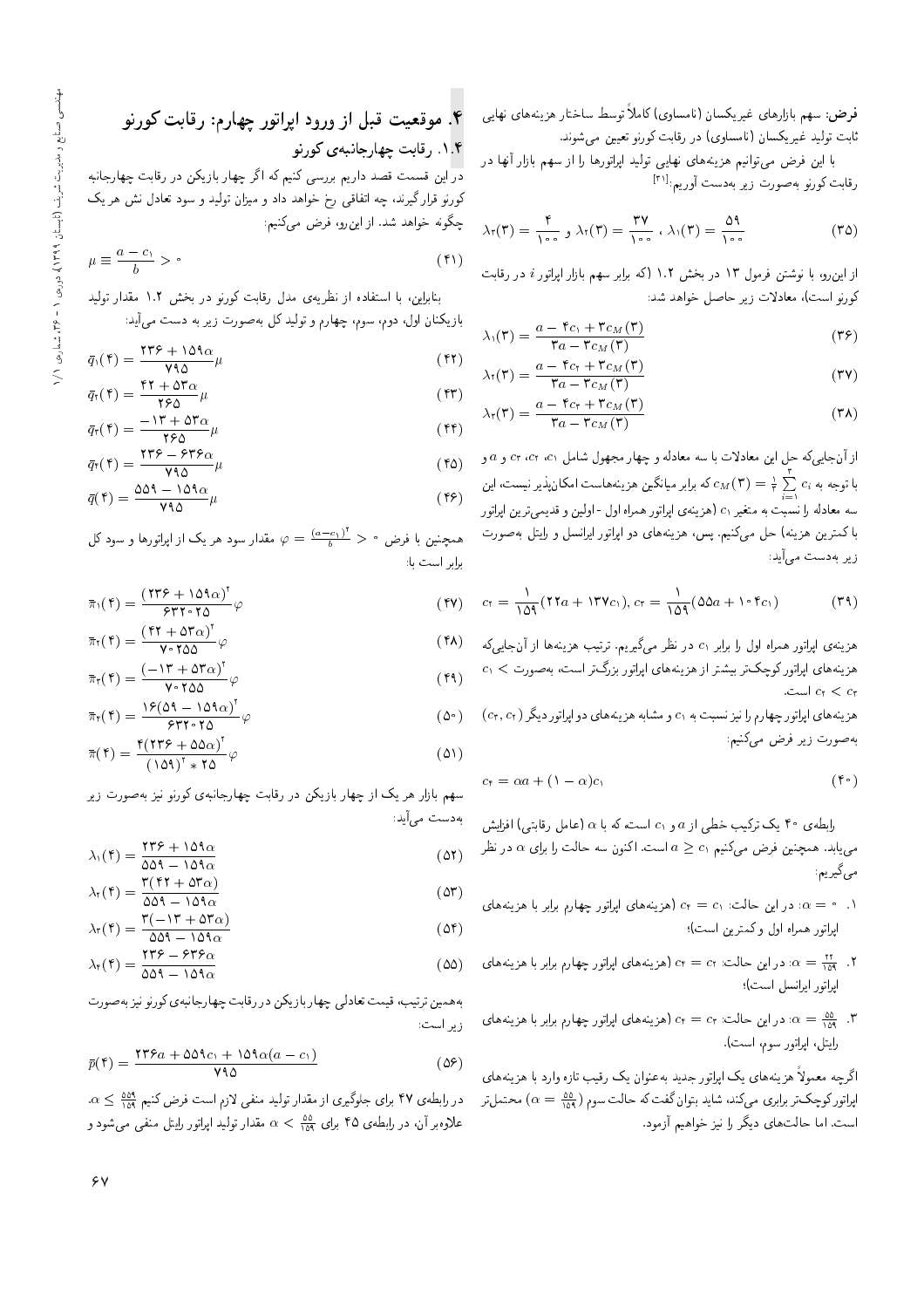جدول ۱. سهم بازار و قیمت در رقابت چهار جانبهی کورنو با چهار اپراتور.

|                                                                                                                                           |                  |       | $\lambda_i(\mathfrak{k})$ سهم بازار                                                                                                                      |           |
|-------------------------------------------------------------------------------------------------------------------------------------------|------------------|-------|----------------------------------------------------------------------------------------------------------------------------------------------------------|-----------|
| قىمت                                                                                                                                      | اپراتور<br>چهارم | رايتل | ايرانسل                                                                                                                                                  | همراه اول |
| $\bar{p}(\mathbf{r}) = \frac{\mathbf{r} \cdot \mathbf{r}_{a} + \mathbf{r}_{b} \cdot \mathbf{r}_{c}}{\mathbf{r}_{a} \cdot \mathbf{r}_{b}}$ |                  |       | $\lambda_{\mathcal{F}}$ , $\Delta_{\mathcal{F}}$ if $\Delta_{\mathcal{F}}$ is $\Delta_{\mathcal{F}}$ if $\Delta_{\mathcal{F}}$ if $\Delta_{\mathcal{F}}$ |           |

جدول ۲. مقدار تولید و تولید کل در رقابت چهارجانبهی کورنو با چهار ایراتور.

|                                    |                                     |                                     | $\bar{q}_i$ (۴) مقدار تولید |                        |
|------------------------------------|-------------------------------------|-------------------------------------|-----------------------------|------------------------|
| توليد كل                           | ايراتور<br>چهارم                    | رايتل                               | ايرانسل                     | همراه اول              |
| $\cdot$ , $\circ$ rr $\cdot$ $\mu$ | $\cdot$ , $\cdot$ Y $\cdot$ \ $\mu$ | $\cdot$ , $\cdot$ Y $\cdot$ \ $\mu$ | $\cdot$ , ۲۲۷۷ $\mu$        | $\cdot$ ,۳۶۶ $\cdot$ μ |
|                                    |                                     |                                     |                             |                        |

.<br>جدول ۳. سود ایراتورها و سود کل در رقابت چهارجانبهی کورنو با چهار ایراتور

|        | $\bar{\pi}_i(\mathfrak{k})$ سود                                                                                                           |       |         |           |
|--------|-------------------------------------------------------------------------------------------------------------------------------------------|-------|---------|-----------|
| سود کل | ايراتور<br>چهارم                                                                                                                          | رايتل | ايرانسل | همراه اول |
|        | $\sim$ , ۱۸۶۶ $\varphi$ ( $\varphi$ ), $\circ\circ$ (f) ( $\varphi$ ( $\varphi$ ( $\wedge$ )), $\varphi$ ( $\wedge$ ), $\vee$ ( $\varphi$ |       |         |           |

نیز در رابطهی ۴۶ برای ۵<u>۹ کسم ه</u>قدار تولید اپراتور چهارم منفی می شود. همچنین<br>استقدار کرد تها از آن جایی که مقدار سهم بازار از تقسیم مقدار تولید هر اپراتور بر مقدار تولید کل ابراتورها به دست می]ید، در صورت منفی شدن مقدار تولید رایتل و ابراتور چهارم، مقدار سهم بازار آنها نیز منفی می شود.

بنابراین در این تحقیق هزینههای نهایی ثابت تولید از سهم بازار اپراتورهای  $\Delta_\gamma(\Upsilon)=\frac{\Upsilon\Upsilon}{\Upsilon^*}\,\,\partial_\gamma(\Upsilon)=\frac{\partial\Upsilon}{\Upsilon^*}\,\,\,$ گل در «رقابت سهجانبه $\Delta_\gamma(\Upsilon)=\frac{\Upsilon}{\Upsilon^*}\,\,\,$ ر در «رقابت سهجانبه به مست آمدهاند؛ یعنی هر یک از اپراتورهای تلفن همراه بهاندازه<br>مستقل استفاده استفاده و مقامت استفاده استقلال استقلال استفاده استقلال استفاده استقلال است هزینهی نهایی ثابت تولید خود سهم بازار را به دست می آورد. بنابراین، اگر ایراتور حهارم هزینههای خود را با هزینههای دو ایراتور همراه اول و ایرانسل برابر در نظر بگیرد. سبب منفی شدن مقدار تولید و در نتیجه سهم بازار ایراتور رایتل و در نتیجه حذف رایتل از بازار خواهد شد که در این صورت رقابت چهارجانبه $\zeta$  کورنو از هم باشیده می شود و اتفاق نمه افتد.

از این رو، فرض مرکنیم ۱۵۹  $\alpha \leq \frac{\delta \alpha}{\delta}$  باشد؛ پس اپراتور چهارم فقط در<br>این را استاد صورتي مي تواند وارد «رقابت چهارجانبهي كورنو» با سه ايراتور همراه اول، ايرانسل و رایتل شود که هزینههای خود را با هزینههای ایرانور رایتل برابر در نظر بگیرد تا بتواند جایی در بازار داشته باشد و سهمی از بازار را به دست آورد.

اکنون برای آزمودن هر یک از رابطههای به دست آمده در بالا در شرایط واقعي با چهار اپراتور همراه اول، ايرانسل، رايتل و اپراتور جديد فقط حالت (٣): ی 2 '1 o (c<sub>t</sub> = c<sub>r</sub>) را در نظر میگیریم. نتایج محاسبات در جدول های ۱، ۲ و (c<sub>t</sub> = c<sub>r</sub> ۳ آمده است:

۲.۴. مقایسه وضعیت «رقابت سهجانیهی کورنو» و وضعیت <sub>((ر</sub>قابت حهار جانبه ی کورنو)) ۰.۲.۴ مقایسه ی آفت قیمت در «رقابت سهجانبه کورنو» و «رقابت چهارجانبه *ی* کورنو» هنگامی که ایراتور چهارم در رقابت کورنوکه سه ایراتور قبلی در آن حضور داشتند، وارد

جدول ۴. مقایسه ی سود در رقابت سه جانبه ی کورنو و رقابت چهارجانبه ی کورنو.

|        | تغییر نسبی سود (٪)            |                         |
|--------|-------------------------------|-------------------------|
| رايتل  | ا ایرا نسل                    | همراه اول               |
| ۳۶، ۰- | $-\circ$ , $\circ$ $\uparrow$ | $-\circ$ , $\circ \tau$ |
|        |                               |                         |

می شود و «رقابت چهارجانبه ی کورنو» بهوجود میآید، قیمت افت می کند و کاهش می،یابد ا<sup>۱۲۳]</sup> اگر قیمت در رقابت سهجانبهی کورنو را با قیمت در رقابت چهارجانبهی<br>بر میدهای ایران كورنو مقايسه كنيم، خواهيم داشت:

$$
\bar{p}(\mathbf{r}) > \bar{p}(\mathbf{f}) \big|_{\alpha = \frac{\Delta \Delta}{1 \Delta \mathbf{f}}} \tag{2V}
$$

بنابراین، میزان افت قیمت بهصورت زیر به دست می آید:

$$
\frac{\bar{p}(\mathbf{f}) - \bar{p}(\mathbf{f})}{\bar{p}(\mathbf{f})} = -\frac{\mathbf{Y}\Delta\mathbf{f}\mathbf{f}}{\mathbf{Y}\mathbf{Y}\Delta}\frac{\mathbf{Y} - \gamma}{\mathbf{Y}\mathbf{Y}\mathbf{Y} + \mathbf{Y}\cdot\mathbf{Y}}
$$
(\Delta\mathbf{A})

که در آن  $\frac{c_1}{a}$  =  $\gamma$  و ۱  $\gamma$   $\leq$   $\gamma$  است. اگر مست آنگاه در رابطهی ۵۹  $\gamma$  $\gamma = \frac{c_1}{a}$  افت قیمت برابر با ۱/۳۶  $\lambda$  به دست می $\lambda$ بد. همچنین با توجه به  $\gamma = a$  $c_1=c_2$  خواهد بود، که به این معنی است که ۱. هزینههای ایراتور چهارم برابر با صفر است یا ۲. ایراتور چهارم به اندازهی رایتل کارامد است. حالت اول کاملا بعید به<br>منا نظر می]ّید؛ زیرا احتمال بسیار پایینی برای برابری هزینههای همراه اول با صفر وجود دارد؛ اما حالت دوم ممکن است؛ زيرا فرض کرديم که ايراتور جهارم در لحظهي ورود دارای هزینههای برابر با هزینههای رایتل باشد و علاوهبر آن، بسیار محتمل است که اپراتور چهارم در لحظهءی ورود بهاندازه،ی اپراتور رایتل کارآمد باشد. اگر پ<sup>د</sup> =  $\gamma$ <br>این دیر در سال توسط استان میشود. باشد (c, =  $\frac{\lambda}{r}$ )، آنگاه در رابطهی ۵۹ افت قیمت برابر با ۰/۳۷ – ٪ به دست $\lambda$ میمآید که به این معنی است که همراه اول بهصورت متوسط کارآمد است. بنابراین در بهترین حالت، افت قیمت بین ۳۷/۰ – ٪ برای زمان<sub>ی</sub>که همراه اول ب*ه*طور متوسطی کارآمد باشد و ۱/۳۶ – ٪ برای زمانی که ایراتور چهارم به اندازهی رایتل کارآمد باشد، تغییر میکند. بنابراین، باید یک ایراتور کارآمد به عنوان ایراتور چهارم وارد شو د.

#### ۲.۲.۴. مقایسهی مقدار سود در «رقابت سهجانبهی کورنو» و «رقابت چهارجانبه ي كورنو»

میزان سود همراه اول، ایرانسل و رایتل در رقابت سهجانبهی کورنو به ترتیب برابر  $\pi_{\tau}(\mathsf{r}) = \circ/\circ \circ \circ \varphi$ به  $\pi_{\tau}(\mathsf{r}) = \circ/\circ \mathsf{OPT}$ به به دست می]ً ید و مقدار سود کل نیز برابر با ۱۹۲۵ $\bar{\pi}(\mathsf{r}) = \bar{\pi}(\mathsf{r})$  است. مقدار سود سه ایراتور در رقابت چهارجانبهی کورنو نیز در جدول ۳ در بخش ۱.۴ نشان داده شده است.

میزان تغییر نسبی سود با استفاده از رابطهی  $\frac{\overline{\pi}_i(\bar{\tau})}{\overline{\pi}_i(\bar{\tau})}$  بر حسب درصد<br>در عدیدار سال در جدول ۴ نشان داده شده است. این جدول نشان می،دهد در تغییر وضعیت از «رقابت سهجانبهى كورنو» به «رقابت چهارجانبهى كورنو» هر سه اپراتور همراه اول. ا برانسل و رایتل سود از دست می دهند و کاهش سود رایتل بسیار بیشتر از همراه اول و ايرانسل است.

## ۳.۲.۴. مقایسه ی مازاد مصدف کننده و مازاد تولیدکننده در «رقابت سه جانبه ی کورنو» و «رقابت چهارجانبه ی کورنو»

مازاد (اضافه رفاه) مصرفکننده برابر است با تفاوت میان قیمتی که مصرفکننده (در اينجا مشترك تلفن همراه) حاضر است براي خريد يك كالا (يا مقدار معيني از آن كالا) بیردازد و قیمتی که عملاً می بردازد. این اضافه رفاه منافع دریافتی خریداران یک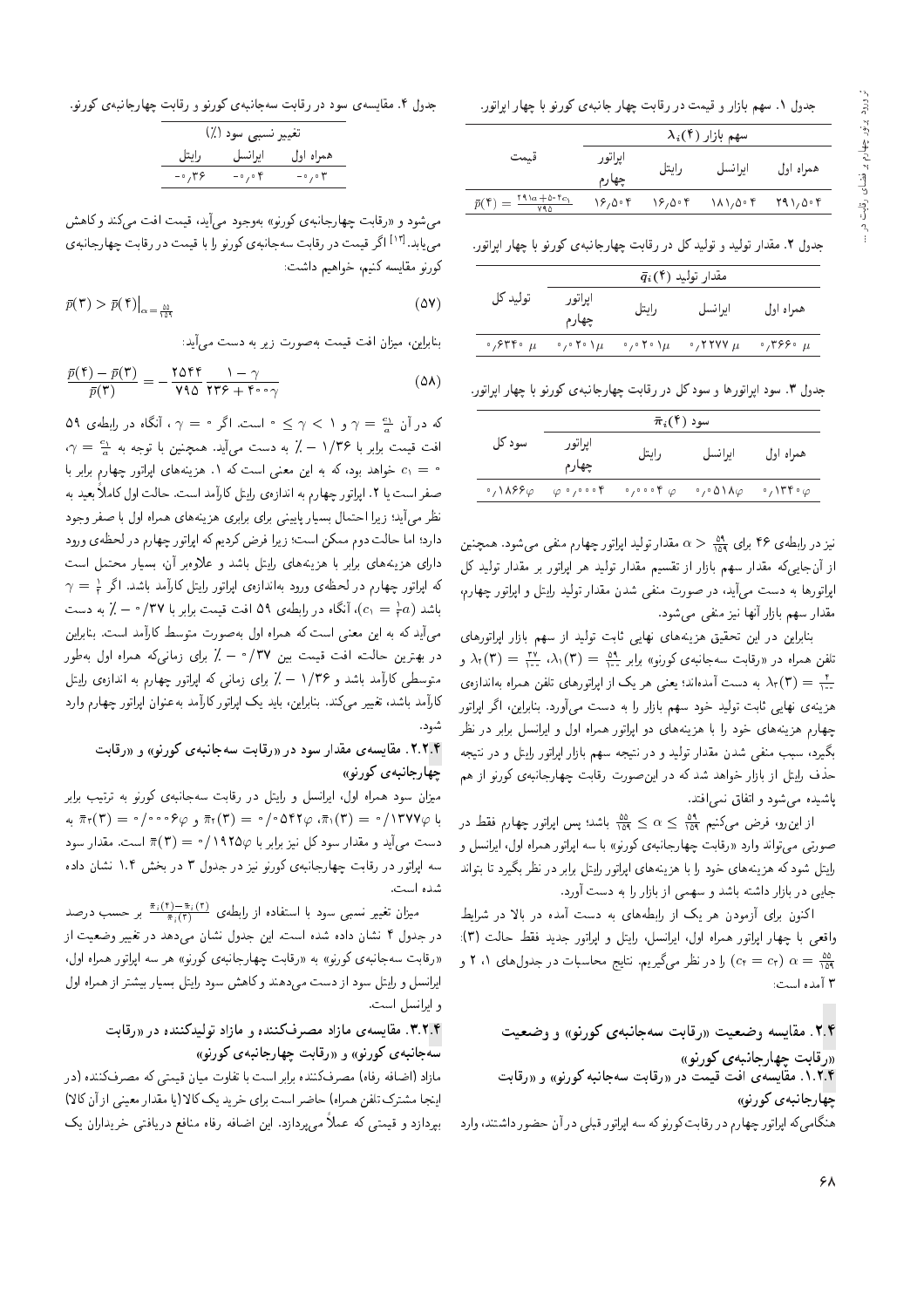جدول ۵. مازاد تولیدکننده، مازاد مصرفکننده و مازاد کل در رقابت چهارجانبهی كورنو با چهار اپراتور.

| مازاد کل                         | مازاد مصرفكننده          | سود کل<br>(مازاد توليدكننده)        |
|----------------------------------|--------------------------|-------------------------------------|
| $\cdot$ , ۳ ۸۶ $\cdot$ $\varphi$ | $\cdot$ , 1996 $\varphi$ | $\cdot$ ,\ $\lambda$ ۶۶ $\varphi$ . |

کالا را از نظر خود آنها اندازهگیری مے کند. در مقابل مازاد (اضافه رفاه) تولیدکننده (در این جا اپراتورهای ارائهدهندهی خدمات تلفن همراه) برابر است با مبلغ دریافتی منهای هزینههای تولید. اضافه رفاه تولیدکننده منافع ناشی از حضور و مشارکت فروشندگان در بازار را اندازهگیری میکند.<sup>[۳۲]</sup><br>مساحت است

از آن جای<sub>و،</sub>که در رقابت کورنو با منحنی تقاضای جمعی و قیمت تعادل<sub>ی</sub> روبهرو هستیم و نیز با توجه به معلوم نبودن  $a$  و  $c_1$ ، از انتگرال $\xi$ یری با در نظر گرفتن تابع تقاضای معکوس، برای محاسبهی مازاد مصرفکننده و مازاد تولیدکننده استفاده مىكنيم.<sup>[۱۰]</sup>

$$
\bar{S}_{\tau} = \int_{\tau}^{\bar{q}(n)} (a - bq - \bar{p}(n)) dq
$$
 (01)

بنابراین، مازاد مصرفکننده در رقابت سهجانبه کورنو و رقابت چهارجانبهی کورنو به صورت زیر به دست م<sub>ی</sub>]ًید:

$$
\bar{S}_n = \int_{\circ}^{\bar{q}(\tau)} (a - bq - \bar{p}(\tau)) dq = \frac{\partial}{\partial \tau} \rho + \frac{\bar{q}(\tau)}{\rho} \rho
$$
\n
$$
if \alpha = \frac{\partial \rho}{\partial \tau} : \bar{S}_c(\tau) = \int_{\cdot}^{\bar{q}(\tau)} (a - bq - \bar{p}(\tau)) dq = \frac{\rho}{\rho} \rho + \frac{\bar{q}(\tau)}{\rho} \rho
$$

 $\bar{\pi}(\mathbf{r}) = \sqrt{1880}$ همچنین مازاد تولیدکننده در رقابت سهجانبهی کورنو برابر ۱۹۲۵/۰

است و مازاد توليدكننده و نيز مازادكل در رقابت چهارجانبهى كورنوكه از حاصل جمع مازاد مصرفکننده و مازاد تولیدکننده به دست میآید، در جدول ۵ نشان داده شده است. بنابراین:

$$
\bar{S}_c(\mathbf{f}) = \cdot \mathbf{1} \mathbf{1} \mathbf{1} \mathbf{f} \varphi > \bar{S}_c(\mathbf{f}) = \cdot \mathbf{1} \mathbf{1} \mathbf{1} \mathbf{f} \varphi \tag{9}
$$

$$
\bar{\pi}(\mathbf{r}) = \mathbf{P}_1 \mathbf{M} \mathbf{M} \mathbf{A} \varphi > \bar{\pi}(\mathbf{r}) = \mathbf{P}_1 \mathbf{M} \mathbf{M} \varphi \tag{9}
$$

در نتیجه، میتوان گفت ورود اپراتور چهارم به نفع سه اپراتور همراه اول، ایرانسل و رایتل نخواهد بود؛ اما با توجه به اینکه مقدار مازاد مصرفکننده از رقابت سهجانبهی کورنو به رقابت چهارجانبه، كورنو افزايش مىيابد. مىتوان نتيجه گرفت كه ورود اپراتور جدید و رقابت بیشتر خوب است و بهنفع مصرفکنندگان خواهد بود.

C@=kQ R= |D@=kQ C=mQL %|QwDqwoQ Tw@=m "5 wvQwm |x@v=HQ=yJ

زمانیکه بازیکنان در رقابت چهارجانبهی کورنو قرار دارند، ممکن است تصمیم<br>گست بگیرند به دیگر وضعیتهای بازار انحصار چندجانبه تغییر وضعیت دهند. یکپی از این وضعیتها وضعیت تبانی (تشکیل کارتل) است. کارتل می تواند میان تمام چهار اپراتور تشکیل شود که در آن صورت «کارتل انحصاری» نامیده میشود یا میتواند میان دو یا سه اپراتور از چهار اپراتور، بهطوریکه یکی از آنها بیرون کارتل قرار گیرد، تشکیل شود که به کارتل جزئی معروف است. حال در این بخش تغییر وضعیت از رقابت چهارجانبهى كورنو به كارتل انحصارى و كارتلهاى جزئى را بررسى مىكنيم.

جدول ۶. انگیزهی تغییر وضعیت از رقابت چهارجانبهی کورنو به کارتل انحصاری چهار ايراتور.

|                     | انگیزەی اپراتورها (٪) |              |           |
|---------------------|-----------------------|--------------|-----------|
| اپراتور چهارم       | رايتل                 | ايرانسل      | همراه اول |
| $\mathcal{N}^{\mu}$ | $\mathcal{N}^{\mu}$   | $\cdot$ , ۲۴ | $-0.11$   |

#### ۰۱.۵ تغییر وضعیت از «رقابت چهارجانبهی کورنو» به «کارتل  $15$ انحصاری چهار ایراتور)

یکی از انواع کارتل های ممکن که بین چهار اپراتور می تواند به وجود آید تشکیل یک کارتل مشترک متشکل از تمام ایراتورهاست. همانگونه که در نظریهی «مدل کارتل انحصاری» در بخش ۲.۲. بیان شده است، سهم بازار اپراتورها درکارتل انحصاری همان سهم بازار آنها در رقابت کورنو خواهد بودکه در جدول ۱ نشان داده شده است. یعنی برابر:

$$
\lambda_1(\mathbf{f}) = \frac{\mathbf{f} \mathbf{f}}{\Delta \circ \mathbf{f}} \tag{97}
$$

$$
\lambda_{\tau}(\tau) = \frac{\lambda \lambda}{\Delta \circ \tau} \tag{8T}
$$

$$
\lambda_{\mathbf{r}}(\mathbf{f}) = \frac{\lambda \mathbf{r}}{\Delta \circ \mathbf{f}} \tag{97}
$$

$$
\lambda_{\tau}(\mathbf{f}) = \frac{\mathbf{f} \cdot \mathbf{f}}{\Delta \circ \mathbf{f}} \tag{8.1}
$$

میزان انگیزهی هر یک از چهار اپراتور برای تغییر وضعیت از رقابت چهارجانبهی کورنو به کارتل انحصاری با استفاده از رابطهی زیر برحسب درصد محاسبه و در جدول ۶ نشان داده شده است:

$$
\frac{\pi_i(\mathbf{f}) - \bar{\pi}_i(\mathbf{f})}{\bar{\pi}_i(\mathbf{f})}
$$
\n(99)

از آن جاییکه تشکیل کارتل منوط به موافقت جمعی تمام اعضاست و در جدول ۶، همراه اول تمایل منفی برای تشکیل کارتل دارد، پس تغییر وضعیت از «رقابت چهارجانبهى كورنو» به «كارتل انحصارى چهار اپراتور» امكان پذير نيست.

## ه.۲ تغییر وضعیت از «رقابت چهارجانبهی کورنو» به کارتل جزئی «همراه اول، ايرانسل و رايتل» به عنوان رهبر و اپراتور چهارم به عنوان پیرو یا رقیب حاشیهیی کورنو

یکی دیگر ازکارتل هایی که ممکن است میان چهار اپراتور به وقوع بپیوندد، یک کارتل جزئی با سه اپراتور درکارتل به عنوان رهبر و یک اپراتور به عنوان پیرو یا رقیب حاشیه یی كورنو است.

سهم بازار اپراتورها همان سهم بازارشان در رقابت سهجانبهى كورنو و برابر با ۸۰ (۳) =  $\lambda$ ۳ (۳) +  $\lambda$ ۳ (۳) =  $\frac{t}{\lambda^{10}}$  /۰۰ است و هزینهی میانگین وزنی به $\frac{t}{\lambda^{10}}$ صورت زير بهدست مي آيد:

$$
C(\mathbf{r}) = \frac{1}{100^{\circ}} (\mathbf{1} \cdot \mathbf{r} \mathbf{r}_a + \mathbf{1} \mathbf{r} \mathbf{A} \mathbf{r} \mathbf{r}_c, \mathbf{r})
$$
 (5V)

با استفاده از نظریهی مدل کارتل های جزئی در بخش ۳.۲ انگیزهی هر یک از چهار اپراتور همراه اول، ایرانسل، رایتل و اپراتور چهارم برای تغییر وضعیت از رقابت چهارجانبهی کورنو به این کارتل جزئی با استفاده از رابطهی  $\frac{\pi_i(\tau,\tau)-\pi_i(\tau)}{\pi_i(\tau)}$  در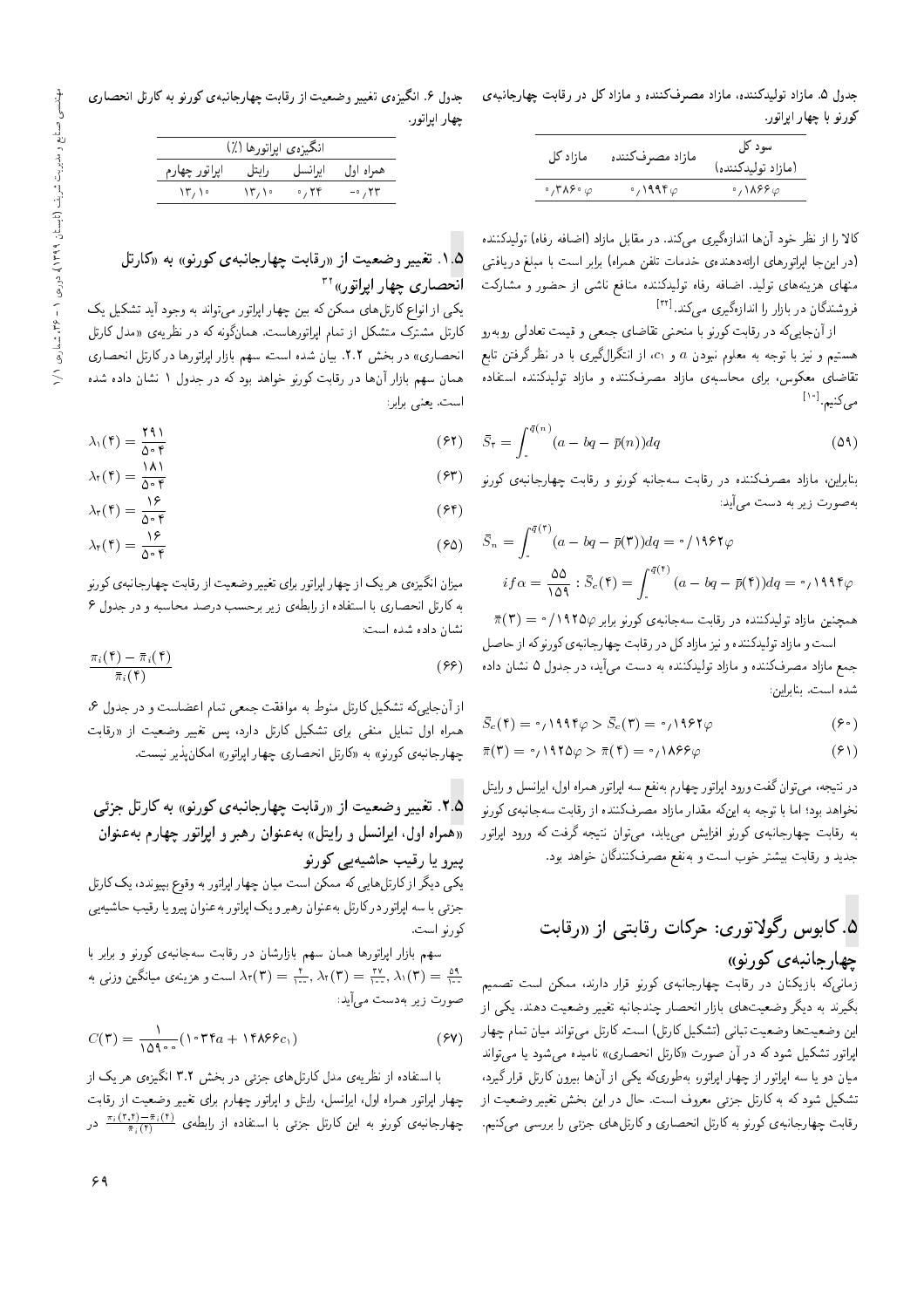حدول ۷. انگیزهی تغییر وضعیت از رقابت حهار حانیهی کورنو به کارتل حزئی «همراه اول، ایرانسل و رایتل» به عنوان رهبر و اپراتور چهارم به عنوان پیرو یا رقیب حاشیه یی کورنو.

|                        |                     | انگيزەي اپراتورها (٪) |           |
|------------------------|---------------------|-----------------------|-----------|
| ييرو<br>اپراتور چهارم  | رايتل               | ا برا نسل             | همراه اول |
| $-\circ$ , and $\circ$ | $\lambda/\Lambda r$ | $-0.74$               | ۵۹ه, ه-   |

جدول ۸. انگیزهی تغییر وضعیت از رقابت چهارجانبهی کورنو به کارتل جزئی «ایرانسل، رایتل و اپراتور چهارم» بهعنوان رهبر و همراه اول بهعنوان پیرو یا رقیب حاشیهیی کورنو.

|                   | انگيزەي ايراتورها (٪) |       |         |
|-------------------|-----------------------|-------|---------|
| پيرو<br>همراه اول | اپراتور چهارم         | رايتل | ايرانسل |
| $-0.19$           | ۹, ۱۳                 | ۹٬۱۳  | $-0/10$ |
|                   |                       |       |         |

جدول ۷ محاسبه شده است. این جدول نشان میدهد که همراه اول و ایرانسل انگیزهی منفی برای تشکیل کارتل دارند. بنابراین، تغییر وضعیت از «رقابت چهارجانبهی کورنو» به این کارتل جزئی ممکن نیست.

## ۳.۵. تغییر وضعیت از «رقابت چهارجانبهی کورنو» به کارتل جزئی ایرانسل، رایتل، و ایراتور چهارم» به عنوان رهبر و همراه اول به عنوان $y$ یپرو یا رقیب حاشیهیے کورنو

در بخش ۱.۵ ملاحظه کردیم که تمام اپراتورها دارای انگیزهی مثبت برای تغییروضعیت از «رقابت چهارجانبهى كورنو» به «كارتل انحصارى» اند؛ اما همراه اول داراى انگيزهى منفی است. بنابراین، در این بخش می خواهیم ببینیم که اگر سه اپراتور کوچکتر در کارتل قرار بگیرند و همراه اول بهعنوان رقیب حاشیهیی قرارگیرد، چه رخ خواهد داد.

سهم بازار ايرانسل، رايتل و ايراتور چهارم با استفاده از سهم بازار آنها در رقابت چهارجانبه،ی کورنو برابر ۲۰۱۲  $\lambda_{\rm r} = \frac{v_{\rm F}}{100}$  و هزینه،ی میانگین  $\lambda_{\rm r} = \frac{100}{100}$  $C(\mathbf{r}) = \frac{1}{\pi \pi \lambda \varepsilon \mathsf{v}} ( \Delta \mathsf{V} \mathsf{f} \mathsf{f} \mathsf{a} + \mathsf{Y} \mathsf{A} \mathsf{V} \mathsf{f} \Delta c_1 )$ وزنبی سه اپارتور موجود در کارتل برابر به دست می آید. میزان انگیزهی اپراتورها در جدول ۸ محاسبه شده است. این جدول نشان میدهد که ایرانسل دارای انگیزهی منفی برای تشکیل کارتل با رایتل و اپراتور جهارم است. بنابراین، تغییر وضعیت از «رقابت چهارجانبهی کورنو» به این کارتل جزئى ممكن نيست.

همچنین تغییر وضعیت از «رقابت چهارجانبهی کورنو» به کارتلهای جزئی «همراه اول، ايرانسل و ايراتور چهارم» به عنوان رهبر و رايتل به عنوان پيرو يا رقيب حاشیه یی کورنو و «همراه اول، رایتل و اپراتور چهارم» به عنوان رهبر و ایرانسل به عنوان پیرو یا رقیب حاشیه یی کورنو امکان پذیر نیست؛ زیرا حداقل یکی از ایراتورها دارای انگیزهی منفی است. نتایج در جدولهای ۹ و ۱۰ نشان داده شده است.

# ۶. نتيجەگيرى

دولت در سال ۱۳۹۲ بهمنظور افزایش رقابت در صنعت تلفن همراه کشور تصمیم به ورود یک ایراتور چهارم علاوه بر سه ایراتور همراه اول، ایرانسل و رایتل، که بهترتیب

جدول ۹ ـ انگیزهی تغییر وضعیت از رقابت چهارجانبهی کورنو به کارتل جزئی «همراه اول، ایرانسل و اپراتور چهارم» به عنوان رهبر و رایتل به عنوان پیرو یا رقیب حاشیه یی كورنو.

|               | انگيزەي ايراتورھا (٪) |         |           |
|---------------|-----------------------|---------|-----------|
| پيرو<br>رايتل | اپراتور چهارم         | ايرانسل | همراه اول |
| 。/ Y          | ۰۴٫۰۷                 | ۳۳، ه   | -0, \ V   |

جدول ۱۰ انگیزهی تغییر وضعیت از رقابت چهارجانبهی کورنو به کارتل جزئی «همراه اول، رایتل و ایراتور چهارم» به عنوان رهبر و ایرانسل به عنوان پیرو یا رقیب حاشیهیے کورنو.

| پيرو<br>اپراتور چهارم<br>رابتل<br>ا يرا نسل |       | انگيزەي ايراتورها (٪) |       |           |
|---------------------------------------------|-------|-----------------------|-------|-----------|
|                                             |       |                       |       | همراه اول |
|                                             | 7۴۸ - | ۱۶٬۵۰                 | ۱۶٬۵۰ | ۴ ه, ه-   |

<u>۵۹</u> ، ۲۷ و ۳۰ از سهم بازار را در اختیار داشتند، گرفت. از این رو، در این مقاله<br>مستقل استقلال این مستقل به دست استقلال استقلال استقلال استقلال استقلال استقلال اثر ورود یک اپراتور چهارم فرضی بر فضای رقابت در بازار تلفن همراه بررسی شد. این تحقیق در پی پاسخگویی به دو پرسش زیر بوده است: ۱. آیا ورود اپراتور چهارم سبب ایجاد رقابت یا افزایش أن خواهد شد؟ (رویای رگولاتوری) ۲. آیا ورود ایراتور چهارم سبب ايجاد كارتل يا افزايش آن خواهد شد؟ (كابوس رگولاتورى)

از أن جايه كه سازمان تنطيم مقررات و ارتباطات راديويي يا همان رگولاتوري، مجري صدور مجوز ورود ايراتور جديد به صنعت تلفن همراه كشور است و نيز وظيفه ي نظارتبر رقابت سالم ميان اپراتورهاى تلفن همراه و جلوگيرى از هرگونه فعاليت هاى ضد رقابتی چون تشکیل کارتل میان ایراتورهای تلفن همراه را بر عهده دارد، در این تحقیق از منظر این سازمان بهبررسی پاسخ این دو پرسش پرداختیم. از این رو برسش ۱ را که رگولاتوری با آن کاملاً موافق است، «روپای رگولاتوری» و پرسش ۲ را که کاملاً خلاف قوانین رگولاتوری است. «کابوس رگولاتوری» نامیدیه <sup>[۱۰]</sup> بنابراین،<br>این در سال حاول اول اول اول با فرض برابرى سهم بازارهاى ابراتورها در صورت برابرى هزينههاى أنها، هزينههاى ایراتورها را از سهم بازار آنها در رقابت کورنو بر حسب هزینهی ایراتور همراه اول به دست آوردیم. سپس در راستای هر یک از پرسش های ۱ و ۲ امکان رخ دادن تعدادی حرکات رقابتی ممکن میان اپراتورهای تلفن همراه را با ورود اپراتور چهارم بررسی کردیم. در راستای سؤال اول: ۱. بیشینهی افت قیمت برابر با ۲۶/۳۶-٪ در صورتی6ه<br>امات معدا مسائل بعدادات مایتا کارگید باشید، به دولت ۱۳۷۱ قطع در مستق |براتور چهارم به|ندازهى |براتور رايتل كارآمد باشد، و نيز برابر با ٣٧/ °−/ در صورتىٍكه همراه اول به صورت متوسط كارآمد باشد، خواهد بود ٢. وقتى «رقابت سهجانبه ى کورنو» به «رقابت جهارجانیه ی کورنو» تغییر وضعیت می دهد، هر سه ایرانور همراه اول، ایرانسل و رایتل سود از دست می دهند؛ بنابراین میزان مازاد تولیدکننده نیز کاهش مے بابد، اما با توجه به اینکه مقدار مازاد مصرفکننده افزایش مے باید، مے توان نتیجه گرفت که رقابت بیشتر خوب است و ورود یک اپراتور جدید بهنفع مصرفکنندگان خواهد بود. در راستای سؤال دوم نیز تغییر وضعیت از «رقابت چهارجانبهی کورنو» به<br>۱۲۰۰ - از در این مطلبات «مطلبات ایجامی» و مطلبات این اینک در کارتان در اینک «کارتل انحصاری چهار ایراتور» و «کارتل های جزئی با سه بازیکن در کارتل بهعنوان رهبر و یک بازیکن به عنوان پیرو یا رقیب حاشیه یی کورنو» بررسی شد: تغییر وضعیت از «رقابت چهارجانبهى كورنو» بههيچ يک از اين نوع كارتلها ممكن نيست. زيرا حداقل یکی از اپراتورهای موجود درکارتل دارای انگیزهی منفی است و سود از دست میدهد. بنابراین، در پاسخ به دو سؤال اصلی تحقیق می توان گفت، اگر سه اپراتور<br>.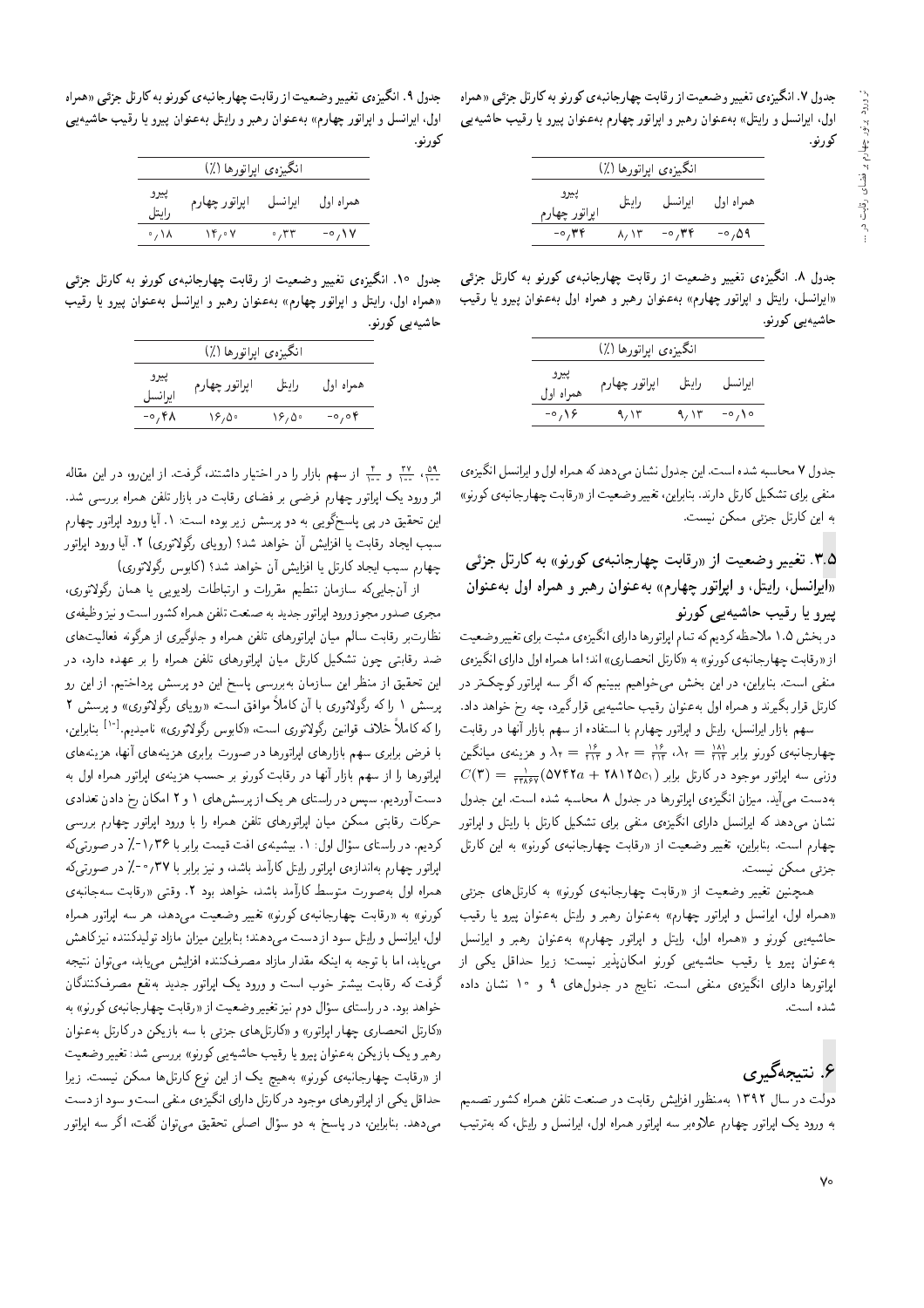همراه اول، ايرانسل و رايتل قبل از ورود اپراتور چهارم در رقابت كورنو قرار داشته باشند و أن را با حضور اپراتور چهارم توسعه دهند - در صورتی،که اپراتور چهارم در لحظهی ورود هزينههاي خود را با هزينههاي ايراتور رايتل برابر در نظر بگيرد - وضعيت «رقابت چهارجانبهى كورنو» پايدار خواهد بود و امكان تغيير وضعيت از رقابت چهارجانبهى كورنو به هيچ نوع كارتل انحصاري مشترك يا كارتل هاي جزئى سه عضوي و دوعضوي وجود نخواهد داشت. بنابراین، می توان نتیجه گرفت که ورود یک اپراتور چهارم سبب ایجاد و افزایش رقابت می شود و به این ترتیب رویای رگولاتوری محقق خواهد گشت.

## $\cdot$ بادها $\cdot$ v

در این بخش پیشنهادهایی به دو صورت کاربردی و تحقیقاتی ارائه می شود:

## ۰۱.۷ پیشنهادهای کاربردی

با نظر بهاینِکه هدف کلان رگولاتوری که همان «رویای رگولاتوری» است «ایجاد و افزایش رقابت میان اپراتورهای تلفن همراه با ورود اپراتور چهارم» است و نتیجه ی به دست آمده از این تحقیق بیانگر محقق شدن رویای رگولاتوری با ورود ایراتور جدید است و از آنجایی که راهبرد مسیر رسیدن به هدف را مشخص می سازد، یک راهبرد پیشنهادی برای رگولاتوری برای رسیدن به هدف کلان خود این است که باید تصمیم به ورود يک ايراتور جديد به صنعت تلفن همراه کشور بگيرد.

## |D=k}kLD |=yO=yvW}B "2"7

<mark>در</mark> این تحقیق اثر ورود یک ایراتور جدید - به عنوان ایراتور چهارم ــ بر فضای رقابت **د**ر صنعت تلفن همراه كشور بررسي و تحليل شد. از آنجاييكه فرض اصلبي اين تحقيق بیشتر بودن هزینههای ایراتور کوچکتر نسبت به هزینههای ایراتور بزرگتر است و از آنجایی که در دیگر صنایع انحصار چندجانبه نیز صنعت بزرگتر به علت تولید انبوهتر و قیمت پایینتر هزینههای پایین تری را در مقایسه با صنایع کوچکتر داراست، مدل های ارائه شده در این تحقیق در تحلیل دیگر صنایع انحصار چندجانبه مانند صنعت خودروسازى، صنعت هواپيماسازى، صنعت تلفن همراه، صنايع مواد غذايى و نیز دیگر صنایع انحصار چندجانبه می تواند مفید باشد. از این رو، یک پیشنهاد پژوهشی این است که محققان آینده می توانند اثر ورود رقیب چهارم به صنایع انحصار چندجانبهى ديگر با سەبنگاه را تجزيه و تحليل كنند و بررسىي كنند كه ورود يك رقيب

جدید به صنعت مورد نظر سبب ایجاد و افزایش رقابت می شود یا سبب ایجاد و افزایش کارتل میان بنگاههای موجود در صنعت می شود.

از سوی دیگر، در این تحقیق فقط اثر عامل هزینه بر فضای رقابتی بازار تلفن همراه در لحظهءی ورود یک اپراتور جدید بررسی شد، در حال<sub>ی</sub>که عوامل دیگری نیز در شدت رقابت در این فضا میتوانند اثرگذار باشند. مثلاً، اگر اپراتور جدید خدماتی با کیفیت و تنوع بیشتری را به مشترکان ارائه دهد، رقابت در این فضای رقابتی به چه شکل خواهد شد؟ به علاوه، در این تحقیق از میان پنج نیروی رقابتی مایکل پورتر فقط «تهدید ورود رقبای بالقوه (تازه وارد)» مورد توجه قرار گرفت. محققان أتي مي توانند هر يک از ديگر ۴ نيروي رقابتي مانند «تهديد محصولات جايگزين»، «قدرت چانه زنبي تأمين كنندگان»، «قدرت چانه زنبي خريداران» و «قدرت رقابت ميان رقبای موجود» را بررسی کنند و تاثیر ان را بر فضای رقابت صنعت اپراتوری تلفن<br>این موجود» را تواگر کرد از این برای بین این در این موجود این این این همراه بسنجند. مثلاً اگر یکمی از ایراتورهای تلفن همراه خدمات برتری را به لحاظ کیفیت و برتری در قیمت نسبت به ایراتورهای دیگر ارائه دهد، در صورت ورود ایراتور جديد ميزان هزينه و سود ايراتورها به چه شكل خواهد شد، يا اگر تعداد تأمينكنندگان در این صنعت زیاد باشد و آنها با یکدیگر علیه ورود اپراتور جدید تبانی کنند، فضای رقابت با حضور ایراتور جدید چگونه خواهد بود. در بررسی موارد بیان شده رویکرد نظریه ی بازی ها نیز می تواند به کار گرفته شود. برای نمونه دو پیشنهاد تحقیقاتی زیر ارائه مى شود:

- ۰۱ يژوهشگران آتي، با فرض همگن در نظر گرفتن کالاها (خدمات تلفن همراه) و هزینههای نهایی ثابت تولید مدل برتراند را برای سه و چهار بازیکن بررسی و <sub>.</sub><br>فرض کنند که اگر ایراتور جهارم قیمتهایش را هنگام ورود با قیمتهای هر یک از سه اپراتور دیگر برابر در نظر بگیرد، میزان تقاضا (تولید) و سود اپراتورها به چه صورت خواهد بود.
- ۲. محققان آتى مى توانند ورود اپراتور چهارم به بازار تلفن همراه را با استفاده از نظریهی نیروهای ۵ گانه پورتر و با استفاده از تحلیل SWOT برررسی و تحلیل كنند.

# تقدیر و تشکر

ادانوشت ها

نگارندگان وظیفهى خود مىدانند از كاركنان «مركز آموزش شركت مخابرات ايران، معاونت تنظيم مقررات شركت مخابرات ايران و شركت ارتباطات سيار ايران (همراه اول)» به پاس همکاری و الطاف برپدریغشان در راستای جمعآوری اطلاعات و دادههای این پژوهش قدردانی و تشکر کنند.

- 10. SFR: socie'te' francaise de radiophonie
- 11. bouygues telecom
- 12. Free
- 13. regulator's dream
- 14. regulator's nightmare
- 15. three way cournot competition
- 16. four way cournot competition
- 17. oligopoly
- 18. cournot's model of duopoly
- 19. bertrand- edgeworth's model of duopoly
- 20. stackelberg's model of duopoly
- 21. cournot 's model of oligopoly
- 1. penetration rate
- 2. herndahl-hirschman index (HHI)
- 3. counseil de la concurrence
- 4. cournot competition
- 5. monopolistic cartel
- 6. partial cartels
- 7. cournot competitive fringes
- 8. bertrand edgeworth
- 9. france telecom